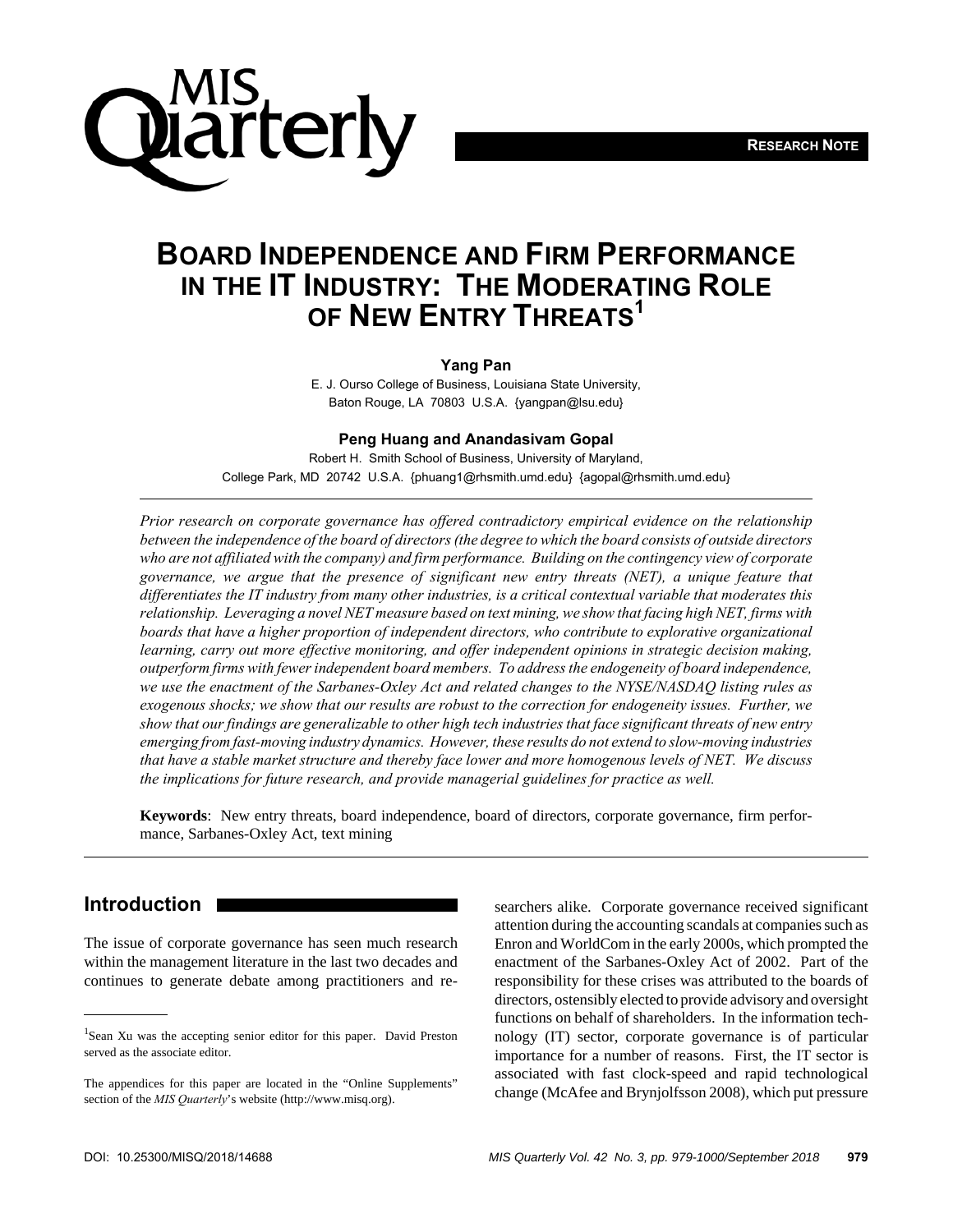on firms to continually adapt to changing market conditions. In such contexts, the advisory role of the board is of vital importance. Second, the typical model of entrepreneurship within the IT sector gives rise to many IT firms with powerful founder-CEOs who also serve as the chairman of the board (Wasserman 2008); such CEO–chairman duality is often associated with weak boards in general. The prevalence of these conditions within the IT industry suggests that the firm's executives can potentially act against the interests of shareholders. For instance, it is well known that IT firms such as Google and Facebook often adopt a dual-class share structure, effectively ensuring that the firm's founders and top executives maintain control of the company with the ownership of only a small fraction of outstanding shares (Gompers et al. 2010). Such tight control can sometimes evoke dissidence from shareholders and governance activists in the form of complaints or demands for reform; consider, for instance, the recent lawsuit against Facebook's board of directors by a shareholder, alleging excessive director compensation, breach of fiduciary duty, and unjust enrichment (Stempel 2014). The board of directors is thus of significant importance in managing agency issues that can affect the long-term viability of the firm.

At the heart of the debate surrounding corporate governance lies the unresolved question of the relationship between the independence of the board—the degree to which the board consists of outside directors who are not affiliated with the company—and firm performance. Despite many years of research, this relationship remains theoretically and empirically ambiguous. Some scholars maintain that from an agency perspective, the board should include a majority of outside directors since insiders lack objectivity in decision making and may support CEOs out of their own career considerations (Ellstrand et al. 2002). On the other hand, some researchers note that independent directors may lack industryor firm-specific knowledge that is required to make wellinformed decisions (Baysinger and Hoskisson 1990), whereas insider representation on the board leads to greater management commitment (Baysinger et al. 1991) and more effective monitoring of top managers due to superior information (Eisenhardt 1989). Interestingly, this lack of theoretical agreement is reflected in empirical findings as well (Wagner et al. 1998); prior research has reported a positive correlation (Baysinger and Butler 1985; Pearce and Zahra 1992), a negative correlation (Bhagat and Black 2001; Vintila et al. 2015), as well as no correlation (Dalton et al. 1998; Park and Shin 2004). To reconcile these contradictory findings, Pearce and Zahra (1992) proposed a contingency perspective of corporate governance, arguing that there is no perfect, one-size-fits-all corporate governance approach. Rather, the effectiveness of governance mechanisms depends on the organizational environment and other contextual factors about the focal firm (Gani and Jermias 2006).

Building on this contingency view of corporate governance, we argue that the presence of constant new entry threats (hereafter, NET), a unique feature that sets the IT industry apart from others such as the airline or auto sectors, is one critical contextual variable that moderates the relationship between board independence and financial performance. NET is a disruptive force that often challenges incumbents in the marketplace, as highlighted by Porter's (1979) five competitive forces model. Its influence has become particularly salient in recent years as the pace of digital innovations is altering the nature of competition, and developments in crowdfunding platforms, startup accelerators, and entrepreneurial ecosystems have further lowered barriers to entry within the high-tech industry, making it easier for new ventures to acquire financial resources via channels beyond the model of venture-capital funding (Aggarwal and Singh 2013; Kim and Hann 2014). Indeed, prior research reports that among the top 15 industries with the highest values of NET, with the exception of pharmaceuticals and biotechnology, all are associated with the IT industry broadly (Pan et al. 2015). With high levels of NET, incumbents in the IT industry must spot these threats quickly and adjust their strategies accordingly, since the associated turbulent environment can lead to considerable observed entry into the incumbent's product markets, and therefore heightened contemporaneous competition in the foreseeable future (Goolsbee and Syverson 2008).

Many examples of such quick responses on the part of incumbents can be found within the IT industry. Consider, for instance, Instagram, a mobile photo-sharing app developer. As Instagram steadily gained popularity within the social media ecosystem and positioned itself as a social network in its own right, it was perceived as a potential threat by Facebook, which ended up acquiring the firm in 2012. Yet another example pertains to the response by Intel when it faced the entry of ARM processors into the mobile computing market. Intel initially underestimated the mobile processor markets and the value provided by the RISC (reduced instruction set computing) architecture-based ARM processors, which have lower costs, use less power, generate less heat, and are ideal for portable, battery-operated devices. These features led ARM to be licensed by firms like Apple, Marvell, Broadcom, and Samsung. Arguably, the late response by Intel cost it the leadership in the mobile market, where ARM processors became the preferred technology (Ganapati 2009) These examples show how important it is for incumbents to be able to respond swiftly and decisively to turbulent environments with high NET emerging from the entrepreneurial ecosystem.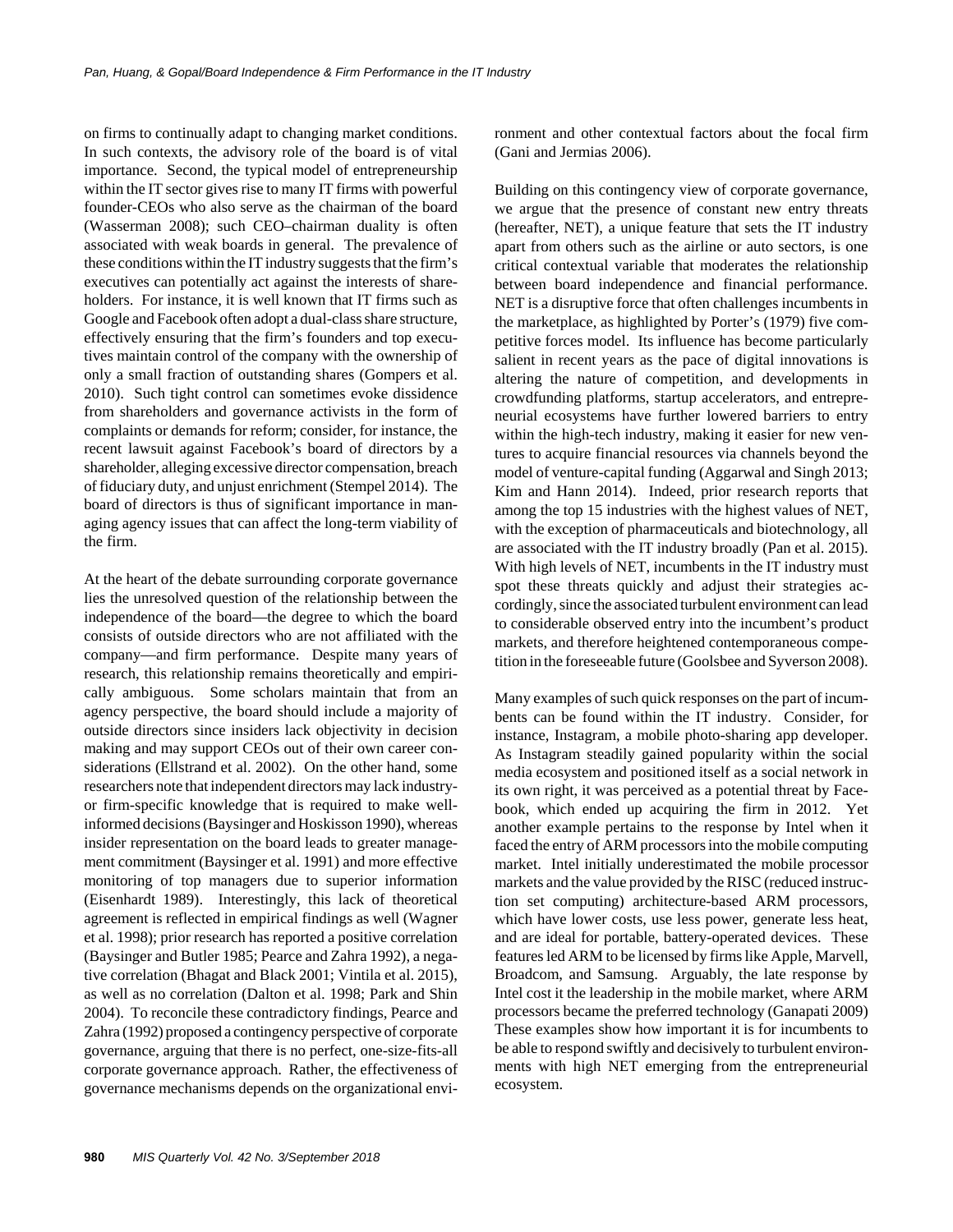The presence of outside, independent directors on the board is likely to play a more critical role under turbulent environments, such as when a firm faces high NET. Under such contexts, independent members on the board are more conducive to explorative organizational learning and the initiation of strategic changes (Van Den Bosch et al. 1999), which are often necessary in response to NET. In addition, the benefits of independent board members are amplified under turbulent environments via the two functions that boards are meant to provide: First, they strengthen internal monitoring and oversight functions, acting on behalf of shareholders to resolve agency issues and cut management slack (Ryan and Wiggins 2004). Second, they provide knowledge and resources that may not be easily available within the organization to aid decision making on strategic issues (Hillman et al. 2000). In this paper, we therefore investigate how the degree of new entry threats faced by an incumbent moderates the relationship between board independence and firm performance, thereby adding to the contingency perspective of corporate governance.

Empirically establishing the moderating effect of NET on the relationship between board independence and performance is challenging for two reasons. First, threats from new entries represent forward-looking estimations of the extent to which the potential future competition may influence firm profit or product market performance, which are yet to be fully materialized at the current moment; thus they are difficult to observe and measure (Hoberg et al. 2014). Unlike established firms, there are no ready-to-use and accepted industry classifications for startup firms, causing difficulties for the incumbents to identify startups that are threatening their product markets. Second, to the extent that a firm makes board member appointment decisions partly in response to its competitive environment, board independence may be correlated with a variety of unobserved variables that influence firm performance, therefore causing endogeneity concerns (Boone et al. 2007; Hermalin and Weisbach 2003). The presence of these confounds makes it difficult to disentangle the true effect of board independence on firm performance.

To overcome the first challenge, we adopt a novel, text-based measure of new entry threats introduced by Pan et al. (2015). The unique text-based measure of NET overcomes the limitations of static industry classifications that lack longitudinal variation and provides the basis for us to empirically examine the specific research questions of interest here. We address the second challenge—the endogeneity of board independence—by leveraging the enactment of the Sarbanes-Oxley Act and subsequent changes to the NYSE/NASDAQ listing rules (collectively referred to as SOX hereafter) as a natural experiment that exogenously shifts board independence for a subset of public firms in the United States. These changes provide an ideal identification strategy, since they create differential shocks to board independence of compliant firms (those with boards that included more than the required ratio of independent directors prior to SOX) and to that of noncompliant firms (those with boards that included less than the required ratio of independent directors prior to SOX), and also ensure that such changes are independent of the unobserved firm-specific variables that are correlated with firm performance.

We estimate our models by applying panel data methods to a sample of incumbent firms in the IT hardware and software industries over the period 1997–2013; these years are selected based on joint data availability on board characteristics, new entry threats, and firm-level data on financial performance. Consistent with prior literature (Bhagat and Black 2001), our results show that a higher level of board independence is *not* significantly associated with superior firm performance. More importantly, we consistently find a moderating effect of NET: facing greater new entry threats, firms with a higher proportion of independent board members systematically outperform those with insider-dominated boards. These findings are robust to the use of instrumental variables estimations and a variety of alternative measures of firm performance. We also show our findings are generalizable to other industry segments that share the propensity of facing high NET, including the IT services and pharmaceutical industries. However, these effects do not extend to industries characterized by relatively stable market structure, and the associated low levels of NET, such as oil and natural gas, or agricultural manufacturing sectors.

# **Theory and Hypothesis**

## *Board Independence and Firm Performance*

Corporate governance involves a set of rules, mechanisms, and processes by which corporations are controlled and directed. The primary objective of corporate governance is to provide corporate oversight such that upper management's actions will be aligned with the interest of shareholders (Pearce and Zahra 1992). The board of directors is a central mechanism by which a large part of corporate oversight is carried out. The board also plays an important role in aiding strategic decision making within the firm (Carpenter and Westphal 2001; Judge and Zeithaml 1992). The positive impact of informed board members on decisions made by the firm has been documented in prior research (Hermalin 2005). By providing robust support in the forms of oversight and advice, the board can enable the focal firm to make better decisions and overcome challenges, thereby enhancing the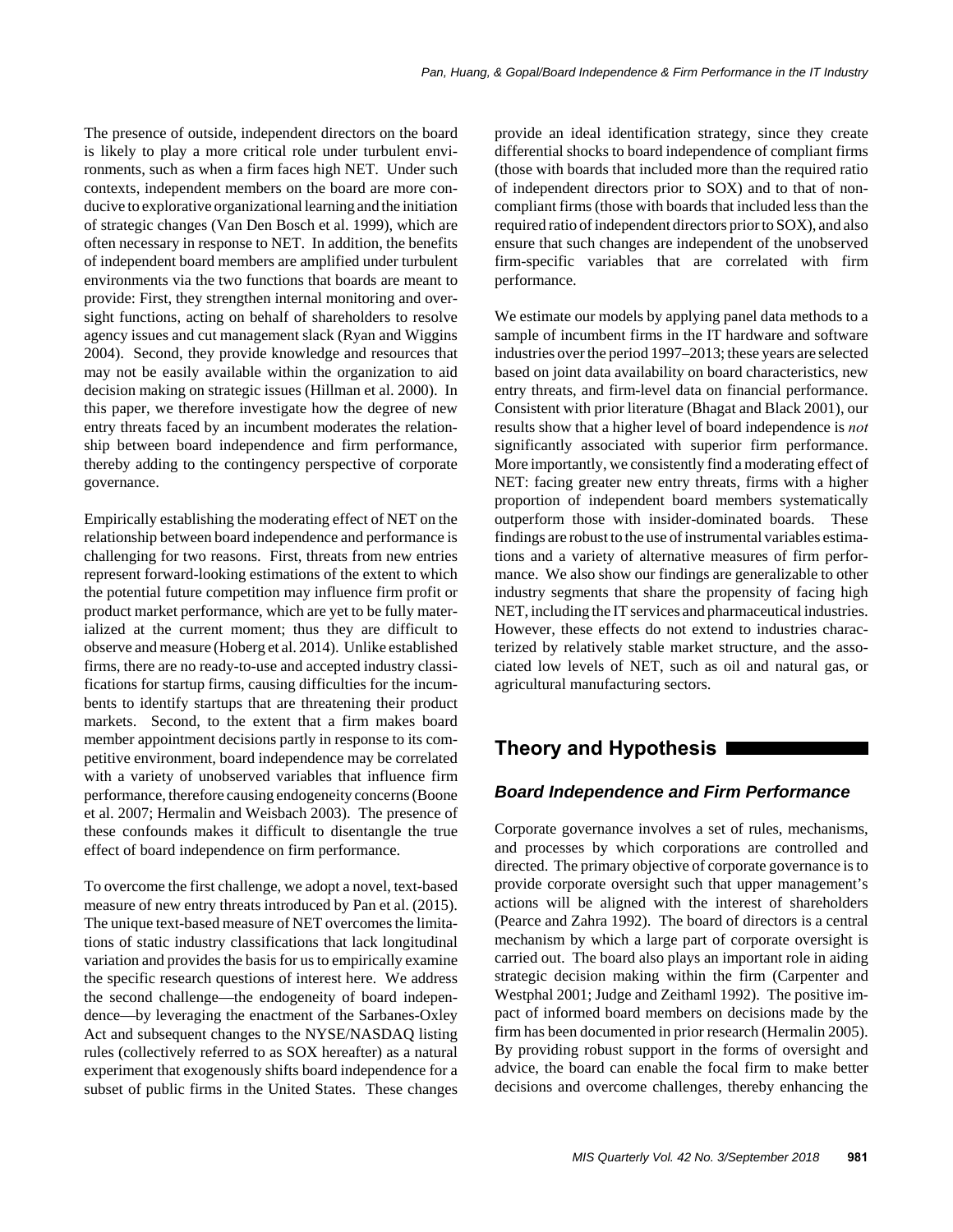firm's position in the marketplace. Researchers and policymakers have advocated for governance reform that focuses on enhancing the abilities of the board, such as through regulating the selection of directors and the separation of the roles of CEO and chairman of the board (Black 1992).<sup>2</sup> Among these initiatives, one has been particularly noteworthy since it directly influences the extent to which the board is able to exert oversight and provide advice: board independence (Bhagat and Black 2001). However, the empirical evidence on this relationship is largely inconclusive and often contradictory (Bhagat and Black 2001; Dalton et al. 1998): researchers have failed to find systematic evidence that firms with predominantly non-executive boards achieve superior financial performance (Donaldson and Davis 1994).

There are alternative theoretical perspectives that shed light on how board independence may affect firm performance. The dominant view held by practitioners, grounded in agency theory (Jensen and Meckling 1976), maintains that the primary duty of the corporate board is to serve as a monitoring mechanism that helps protect shareholders from opportunistic behavior by managers. Therefore, independent directors are believed to be more effective at carrying out the monitoring functions and reducing agency costs, leading to superior firm performance. This view has found some empirical support in the literature; for example, Baysinger and Butler (1985) found that a greater proportion of outside independent directors had a mild and lagged effect on firm performance, but they also noted that firms with the best performance records did not have the greatest change in board independence. In an alternative setting, Pearce and Zahra (1992) found that board size as well as representation by outsiders had a positive association with the firm's financial performance. Thus, some empirical validation of the agency theory perspective on board independence does exist.

An alternative perspective emerges from arguments based on stewardship theory. It suggests that managers are good stewards instead of opportunistic agents, that they are inherently trustworthy, and act in the best interest of the owners (Davis et al. 1997; Donaldson and Davis 1991). In contrast to the postulates of agency theory, scholars argue that corporate boards with a preponderance of *inside* board members lead to higher firm performance because such practices add to the available expertise of the board, provide unified leadership that removes ambiguity with regard to responsibilities, and give status reward to executives (Dalton et al. 1998; Donaldson 1990). Others have noted the potential benefits of inside directors as well, such as more effective

2 See, for example, *TIAA-CREF Policy Statement on Corporate Governance*  $(6<sup>th</sup> ed.)$  (available online at https://www.tiaa.org/public/pdf/pubs/pdf/ governance\_policy.pdf).

evaluation of top managers due to superior context-specific information (Baysinger and Hoskisson 1990), and greater R&D spending on the part of the firm (Baysinger et al. 1991). Removing inside directors may also lead to the negative consequences of depriving the firm of important firm- and industry-specific knowledge which, in the longer term, will hurt firm performance (Baysinger and Hoskisson 1990). Therefore, these arguments lead to the testable hypothesis that board independence is negatively associated with firm performance. Empirical evidence consistent with this hypothesis can also be found in the literature. For example, Kesner (1987) reported a positive association between the proportion of *inside* directors and the return to investors while Bhagat and Black (2001), studying 934 large U.S. firms, showed that firms with a greater proportion of *outside* directors were associated with significantly lower financial and stock market performance in the following 3 years. Similar conclusions are reported in a more recent study of a sample of high-tech firms by Vintila et al. (2015).

Adding to the complexity of the issue are a significant number of studies that intriguingly find no direct relationship between board independence and firm performance (Park and Shin 2004; Singh and Davidson 2003). In fact, multiple metaanalyses have concluded that there is no systematic evidence to suggest that an increase in the percentage of outside directors enhances firm performance (Dalton et al. 1998; Finegold et al. 2007). It is possible that methodological limitations, or differences, may in part drive these diverging results; the studies on board independence across sectors and time periods are not easily replicable, nor are they comparable in a straightforward manner (Young 2003). However, a more compelling explanation for these diverging results arises from a contingency perspective of governance proposed by Pearce and Zahra, who argue that the relationship between governance and firm performance is complex, and likely to be contingent on a series of contextual variables and organizational factors that influence the extent to which oversight may be needed or that emphasize the environment in which the firm operates. Contingency variables consistent with this perspective include the firm's growth opportunities (Hutchinson and Gul 2004), its overall strategy (Gani and Jermias 2006), and whether the firm is operating in heavily institutionalized environments (Peng 2004). We propose that one such environmental factor that is particularly relevant to the IT industry is if the firm operates in a dynamic context where there is considerable *new entry threat*, which is described next.

## *The Moderating Role of New Entry Threats*

Building on the contingency perspective of corporate governance (Pearce and Zahra 1992), we argue that the dynamic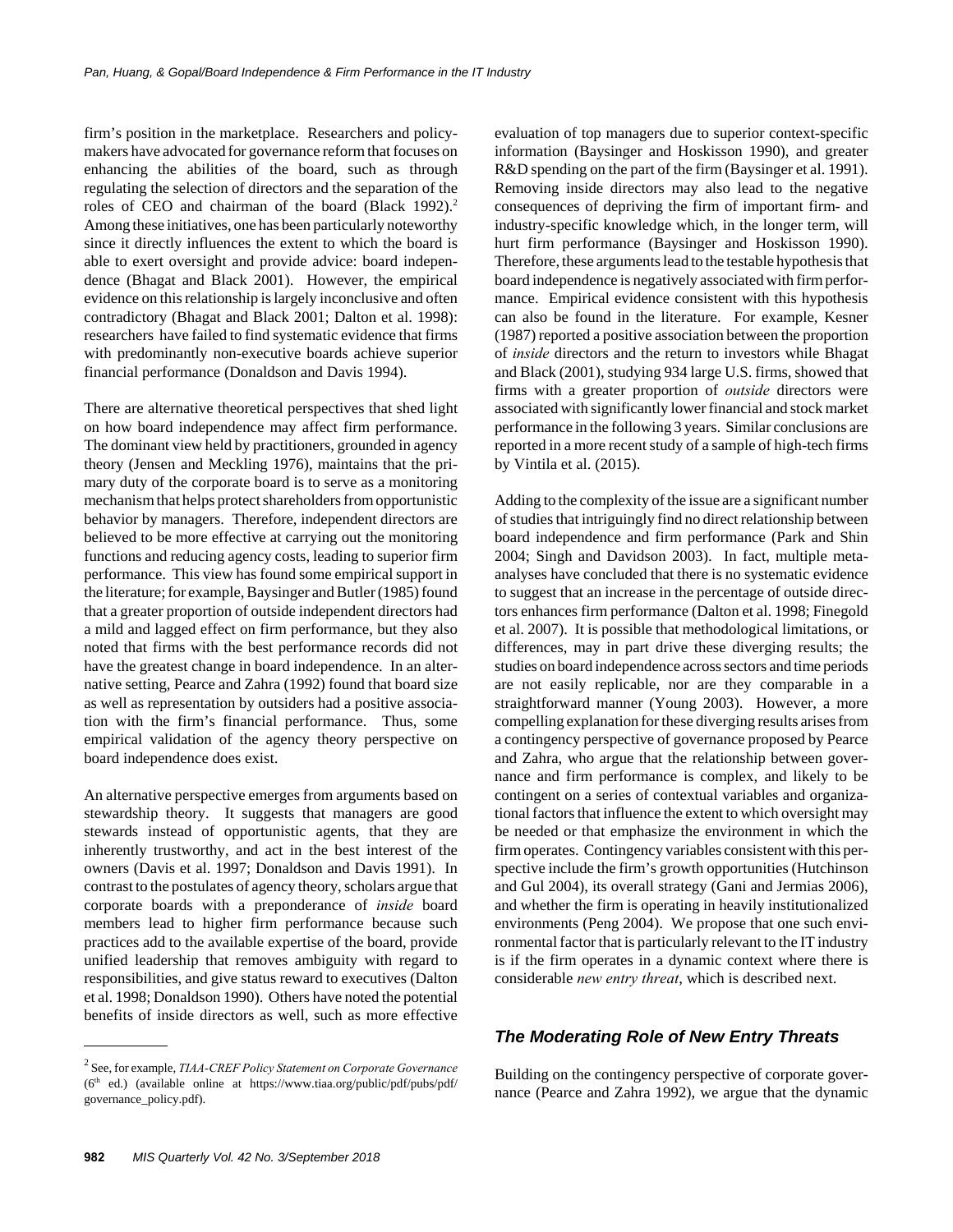environment under which a firm operates forms an important boundary condition that moderates the relationship between board independence and firm performance. The disruptive influence of new ventures in the IT industry has been noted in prior research (Kim et al. 2016) and represents a credible source of environmental volatility for incumbents (Samila and Sorenson 2011). While contemporaneous competition from other incumbents is also a source of environmental volatility (Hoberg et al. 2014), NET is inherently different due to its forward-looking nature and its potential for creative destruction (Aghion and Howitt 1992). Under the conditions of dynamism and environmental turbulence, we argue that maintaining a board with a high proportion of independent directors is particularly valuable, with implications for firm performance, for several reasons.

First, new entry threats, particularly from startups, are often associated with the introduction stage of a new, superior technology or a fundamentally different business model, and embody systematic shifts in the technological landscape or changes in the assumptions and routines upon which the incumbents operate (Christensen et al. 1998). Under such conditions, the contribution of inside, executive directors may be limited from an organizational learning perspective (March 1991). Prior research on organizational learning suggests that, in stable knowledge environments, the focus of learning and knowledge absorption is on *exploitation*. In contrast, in a turbulent knowledge environment, the focus should be, and is optimally deployed, on *exploration* instead (Van Den Bosch et al. 1999). As exploitation builds on the value inherent in existing knowledge, inside directors, with greater firm knowledge and industry-specific expertise, may contribute more to firm performance through efficiency, routinization, refinement, and execution under stable environments (Westphal 1999). However, when there are greater learning opportunities from the external environment, such as when a firm faces new entry threats and when new technologies and business models are being introduced, outside (independent) directors are likely to be more open to exploring new opportunities, acquiring new capabilities and adapting to the changing environment through variation, flexibility, risk taking, and experimentation (Greve 2007). Thus, in the presence of environmental volatility and a concomitant emphasis on exploration, a greater proportion of independent board members should lead to better firm performance.

Second, when facing high levels of new entry threats, incumbents need to respond through rethinking their existing strategic orientations, consider resource reconfigurations, and identify appropriate responses to the possibilities of emerging competition in their product market (Hillman et al. 2000). In such contexts, independent board members are significant reservoirs of information and other resources; they represent valuable stores of knowledge, networks, and capabilities that are available to the firm (Kesner 1988) and not easily replicated from within the firm (Hillman and Dalziel 2003). For example, the networks and information provided by outside directors could help the incumbent firm pursue opportunities in new markets and industries, while also helping the firm advance through the formation of strategic alliances (Pearce and Zahra 1992), all of which are likely to help the firm respond effectively to environmental volatility. Inside directors, with their concentrated exposure to existing strategies within the firm, are less likely on the margin to notice or consider alternative approaches (Carpenter and Westphal 2001). Indeed, prior research indicates that while internal board members may have greater proximal knowledge about the firm and its workings, the perspective brought in by independent members is particularly influential during times of strategic change and turbulence (Forbes and Milliken 1999; Rosenstein and Wyatt 1997). Beyond providing new knowledge and perspective, independent board members may help firms unlearn entrenched organizational habits that are obsolete or no longer functional (Nystrom and Starbuck 1984). The presence of independent board members can also ameliorate the negative effects of "groupthink" visible in embedded group members, thereby questioning taken-forgranted elements of strategy (Forbes and Milliken 1999). Thus, from a resource dependence perspective (Hillman and Dalziel 2003), firms that face turbulence in their product markets are likely to benefit more from the presence of independent board members than firms in a stable environment.

Third, the value of independent board members in the presence of new entry threats is also consistent with the agency view of corporate governance (Hillman and Dalziel 2003). The board is responsible for monitoring the executives on behalf of the shareholders (Hermalin and Weisbach 2003). Prior research show that the role of governance and oversight is more likely with independent board members rather than insiders who are associated with the firm (Hermalin 2005; Westphal 1999). Consistent with this reasoning, Boone et al. (2007) and Baker and Gompers (2003) find that independent boards reduce the bargaining power of the CEO and incentives of empire-building, thereby ensuring that managerial decisions are long-term optimal for the firm. During the turbulent periods characterized by high levels of new entry threats, this monitoring capability is essential to ensure that the firm's executives take the appropriate strategic action to improve the firm's long-term viability, instead of short-term myopic decision making that may provide personal benefits to the manager but will affect the firm negatively in the long run (Guo and Masulis 2015). Prior research also shows that under turbulent environment, boards with heterogeneous external ties are better able to carry out the monitoring func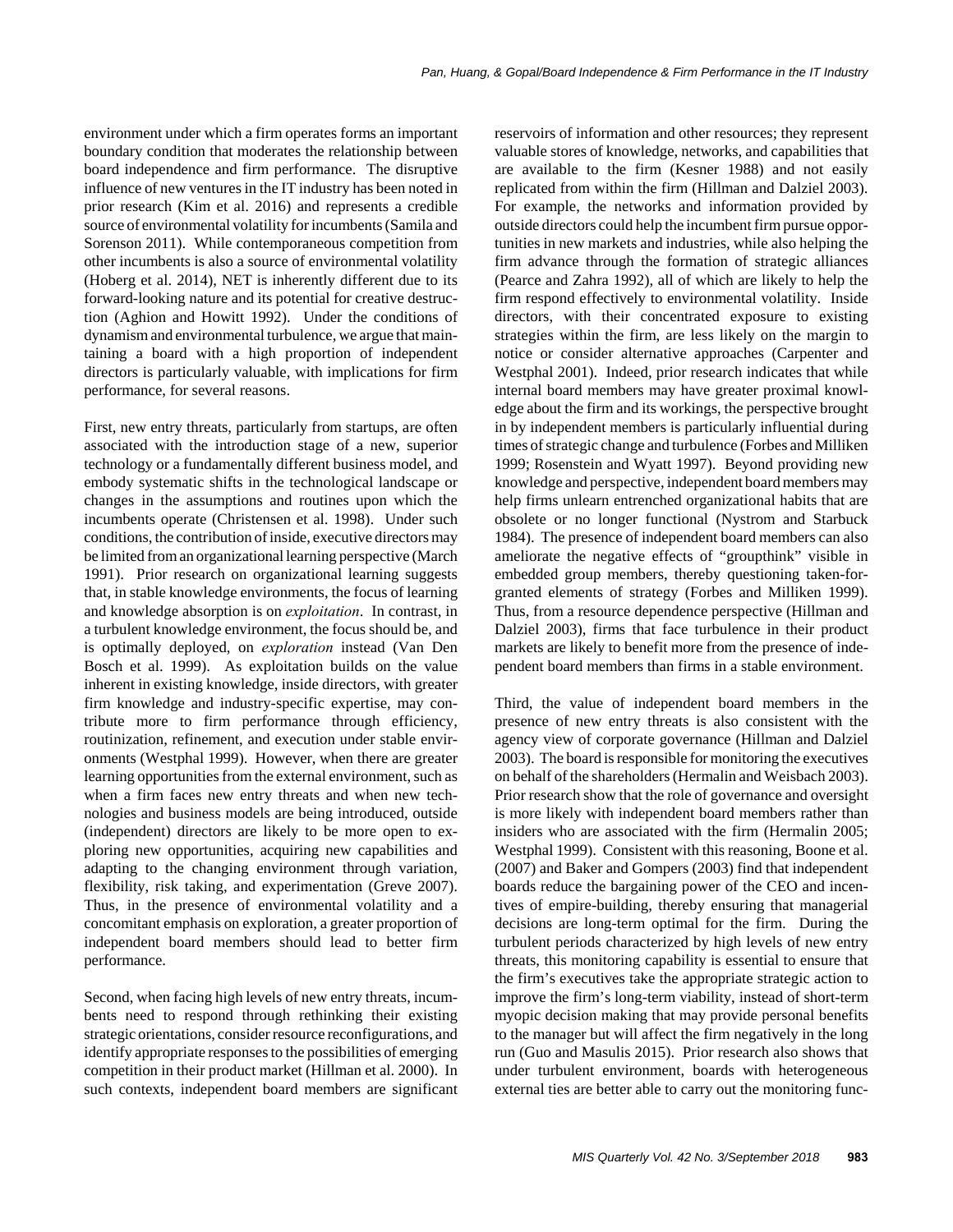tion due to their broad knowledge structures (Carpenter and Westphal 2001). The monitoring function also helps the firm to cut management slack and improve efficiency during the period of turbulence (e.g., cutting unnecessary expenses and scaling back highly risky projects).

Finally, prior research shows that the level of board involvement in strategic decision making increases with more independent board members (Judge and Zeithaml 1992). For instance, Johnson et al. (1993) find that boards dominated by outside directors are more likely to initiate corporate restructuring and strategic change. Inside directors are usually reluctant to voice different opinions during strategic decision making because they are worried about challenging the authority of the CEO (Westphal 1998). Therefore, firms with more inside directors tend to be inertial to strategic changes, making them less adaptable to changing environments that are often associated with new entry threats. In summary, multiple theoretical perspectives on corporate boards (organizational learning, agency theory and resource dependency) suggest that volatile environments characterized by high NET play an important role in moderating the relationship between board independence and the firm's operating performance. Therefore, we propose

**Hypothesis 1**: *Under high levels of new entry threats, firms with a higher proportion of independent board members perform better than those with a lower proportion of independent board members.*

## **Data and Variables**

## *Sample and Data Sources*

The dataset we use to conduct our empirical tests is constructed from multiple sources. We focus on firms in the IT software, hardware, and Telecom industries identified by 18 four-digit NAICS industry codes (Kim et al. 2016).<sup>3</sup> Financial data and other firm characteristics are obtained from Compustat. To measure board independence, we obtain data on board members of U.S.-based public firms from RiskMetrics (formerly Investor Responsibility Research Center), whose coverage is primarily on the S&P 1500 firms. Our variable of new entry threats is adopted from Pan et al. (2015), who describe such threats as emerging from venturefunded startup firms and measure them using a text-mining approach that compares the product descriptions of the incumbents with those of the new entrepreneurial startups. Our primary sample consists of 583 publicly-traded firms over the period 1997–2013 with 4,175 firm-year observations, representing an unbalanced panel. The sample period includes years when there was considerable turbulence in the IT sector (e.g., the Internet boom and bubble burst), the period of the global financial crisis in 2008 and the recovery afterward, as well as other less volatile years. Together, the dataset provides considerable longitudinal variation in the measures of new entry threats and board independence that allows us to use firm-level fixed effects panel data models to control for many unobserved firm heterogeneities. We describe the key variables in our analyses below, while a summary of variable definitions can be found in Table 1.

It should be noted that in the unbalanced panel dataset, most of the missing observations are due to delayed arrival (i.e., firms entering the dataset as a public firm subsequent to the start of our observation time-period) or early exit (firms were de-listed from the marketplace due to mergers, acquisitions, bankruptcy, privatization, and so on). As long as the missing data is caused by reasons not systematically correlated with the error terms of the estimated equations, the estimation remains unbiased and consistent (Baltagi 2008). Therefore, in our case, the presence of missing observations leading to an unbalanced panel is unlikely to cause significant biases in estimation.

## *Variables*

*New Entry Threats (NET)*. We adopt a novel measure, derived from text mining techniques that are increasingly gaining favor in IS research (Ghose et al. 2012; Li et al. 2014), to capture the threats emerging from startups, introduced by Pan et al. (2015). While the full details on the construction and validation of the NET measure are available in Pan et al., we briefly discuss the intuition behind this measure here. New entry threats are calculated as the cosine similarity between the product description of an incumbent firm and the aggregated product descriptions from startups that received first-round venture capital funding in a specific year. The product descriptions of established firms are obtained from annual reports (10-Ks) that are updated as required by financial market regulations (Hoberg and Phillips 2016; Tetlock 2011; Tetlock et al. 2008). The product descriptions of startups are obtained from the VentureXpert dataset, commonly used in entrepreneurship research (Aggarwal et al. 2012). The VC-backed entrepreneurial firms have baseline quality and therefore represent credible threats of entry to incumbents (Aggarwal et al. 2015). Conceptually, this measure captures how the text of an established firm's product description is similar to the text of product descriptions from the technology-

 $3$ Our IT sample is defined by 18 four-digit NAICS codes: 2211, 3332, 3333, 3336, 3339, 3341, 3342, 3343, 3344, 3345, 3346, 5112, 5171, 5172, 5173, 5174, 5179, and 5181.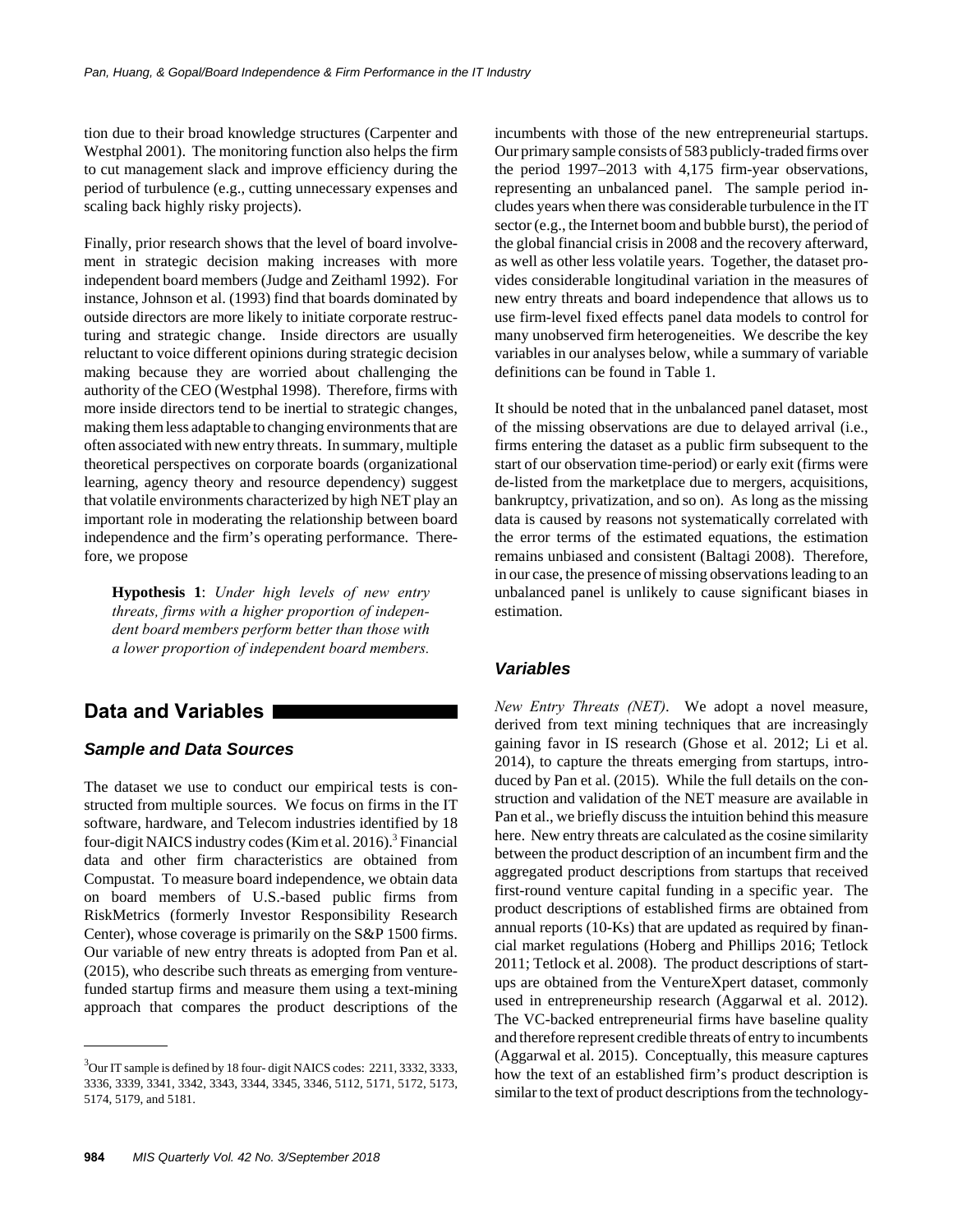| Table 1. Variable Definitions and Data Sources |                                                                                                                                                             |  |  |  |  |  |  |  |
|------------------------------------------------|-------------------------------------------------------------------------------------------------------------------------------------------------------------|--|--|--|--|--|--|--|
| <b>Main Interest Variables</b>                 | <b>Definition</b>                                                                                                                                           |  |  |  |  |  |  |  |
| ROA <sub>it</sub>                              | Operating income before depreciation divided by total assets of firm <i>i</i> in year t                                                                     |  |  |  |  |  |  |  |
| $ROAit$ (Alternative)                          | Net income divided by total assets of firm <i>i</i> in year t                                                                                               |  |  |  |  |  |  |  |
| $ROE_{it}$                                     | Net income divided by common shareholders' equity of firm <i>i</i> in year t                                                                                |  |  |  |  |  |  |  |
| NET <sub>it</sub>                              | New entry threat measured by cosine similarity between product description of firm <i>i</i> and the<br>aggregated product description of startups in year t |  |  |  |  |  |  |  |
| Board of Independence $_{it}$                  | Ratio of independent board members over total board members of firm <i>i</i> in year t                                                                      |  |  |  |  |  |  |  |
|                                                | <b>Board Characteristic Controls (Source: Risk Metrics)</b>                                                                                                 |  |  |  |  |  |  |  |
| $CEO_$ <i>Duality</i> <sup><i>*</i></sup>      | Firm's CEO also holds the position of the chairman of the board for firm $i$ in year $t$                                                                    |  |  |  |  |  |  |  |
| Board Size <sub>it</sub>                       | Number of board members of firm <i>i</i> in year t                                                                                                          |  |  |  |  |  |  |  |
| Board Tenure <sub>it</sub>                     | The average tenure of board members of firm $i$ in year $t$                                                                                                 |  |  |  |  |  |  |  |
| Board $Ageit$                                  | The average age of board members of firm $i$ in year $t$                                                                                                    |  |  |  |  |  |  |  |
| Interlocks $_{it}$                             | Number of interlock directors of firm <i>i</i> in year <i>t</i>                                                                                             |  |  |  |  |  |  |  |
|                                                | Firm Characteristic Controls (Source: Compustat)                                                                                                            |  |  |  |  |  |  |  |
| $Assets_{\mu}$                                 | Total assets of firm $i$ in year $t$ (in \$ Billion)                                                                                                        |  |  |  |  |  |  |  |
| Asset-tangibility $_{it}$                      | Net property, plants, and equipment divided by total assets of firm $i$ in year $t$                                                                         |  |  |  |  |  |  |  |
| Leverage $_{it}$                               | Total debt of firm <i>i</i> in year <i>t</i> divided by its total assets                                                                                    |  |  |  |  |  |  |  |
| $CapExp/Assets_{it}$                           | Capital expenditure divided by total assets of firm <i>i</i> in year t                                                                                      |  |  |  |  |  |  |  |
| $TNIC$ _HHI <sub>it</sub>                      | Herfindahl-Hirschman Index of firm i in year t based on text-based network industry<br>classifications (TNIC) (Hoberg et al. 2014).                         |  |  |  |  |  |  |  |
| $R&D$ Intensity <sub>it</sub>                  | R&D expenditure divided by total assets of firm <i>i</i> in year <i>t</i>                                                                                   |  |  |  |  |  |  |  |
| Tobin's $Q_{it}$                               | Market to book ratio of firm <i>i</i> in year t as defined in Brown and Caylor (2006)                                                                       |  |  |  |  |  |  |  |

based startup ecosystem. Intuitively, the cosine similaritybased *NET* measure is bounded between 0 and 1, with higher values representing greater threats of new entry.

*Board Independence*. Following prior work (Knyazeva et al. 2013), we define board independence as the fraction of the board represented by independent (non-gray outside) directors. We exclude gray directors, who are outside board members with familial or business ties to the firm or its senior management, or have conflicts of interests that can compromise a board's major functions. The average firm in our sample has a board comprising nine directors, of whom 73% are independent and 27% are gray directors or internal officers (including the CEO). We report average board independence by year in Table 2. The statistics indicate that average board independence significantly changed over the period 2002–2007 after SOX and other related regulatory changes, and the general trend is increasing over time.

*Firm Performance*. We start by measuring firm performance using return on assets (ROA), defined as operating income before depreciation and amortization (OIBDA) divided by total assets (AT). This measure captures overall operating performance of a firm and is a commonly used firm profitability measure in finance and IS (Anderson and Reeb 2003; Bharadwaj 2000). We also consider an alternative definition of ROA, measured as net income over total assets. Prior research has also used return on equity (ROE) as an alternative measure of operational performance (Allen and Gale 2000); we use this measure in our analysis as well. The summary statistics for the dataset are displayed in Table 3, indicating mean ROA is 11.1% (1.9%) using OIBDA (using net income), while mean ROE for the sample is 11.5%.

*Control Variables*. Following prior literature (Anderson and Reeb 2003; Giroud and Mueller 2011), we control for a vector of firm characteristics that may affect a firm's performance, including firm size, asset tangibility, leverage, capital expenditure, and product market competition. We control for contemporaneous competition by calculating the Herfindahl-Hirschman index based on market shares, where competitors are identified by the increasingly popular text-based network industry classification (TNIC) scheme created by Hoberg and Phillips (2016). Unlike the traditional NAICS classification, TNIC classifications are updated every year as firms file 10-K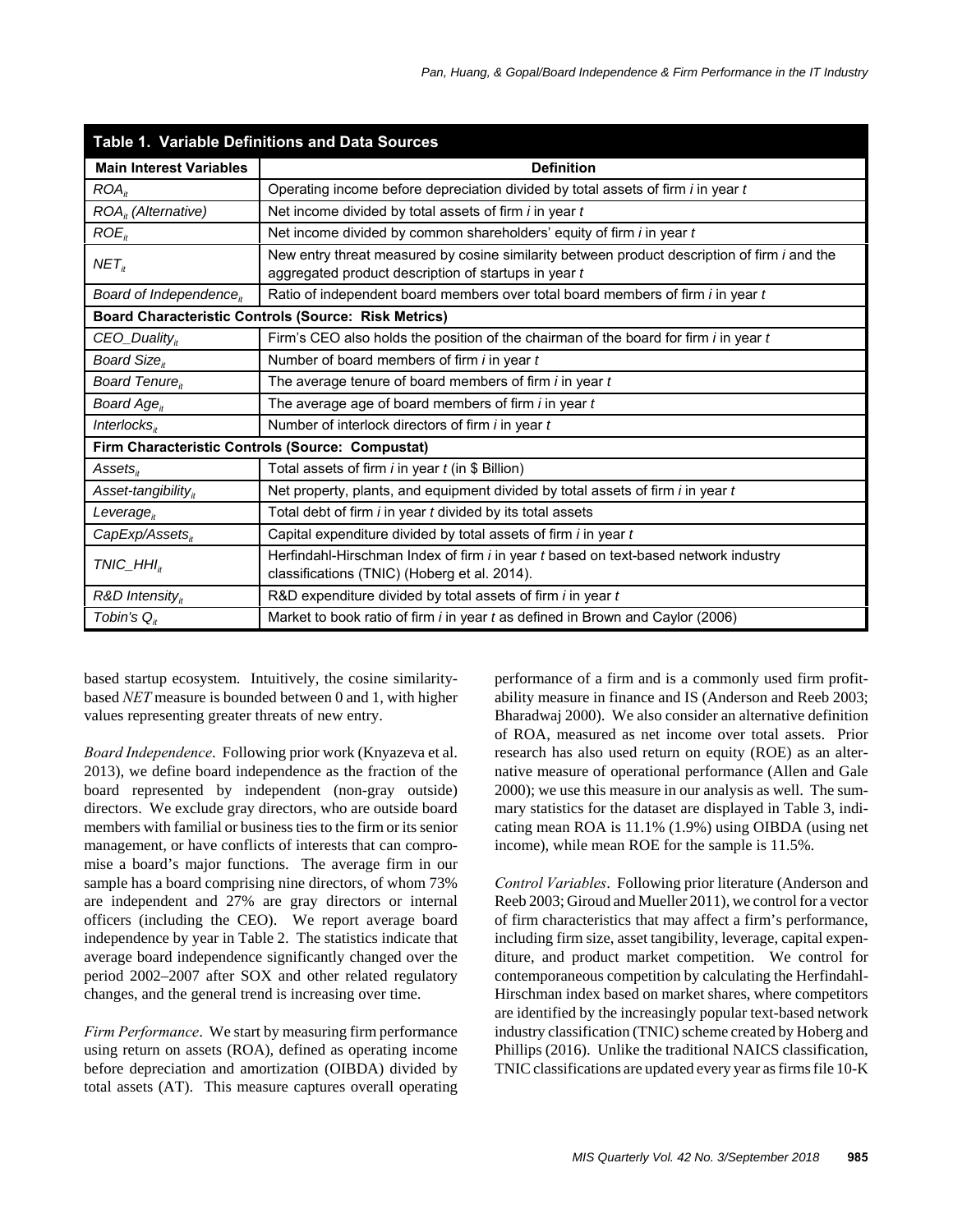| Table 2. NET and Board Independence by Year |      |       |                      |           |       |                        |           |              |  |  |
|---------------------------------------------|------|-------|----------------------|-----------|-------|------------------------|-----------|--------------|--|--|
|                                             |      |       | New Entry Threat (t) |           |       | Board Independence (t) |           |              |  |  |
| Year                                        | Obs. | Mean  | <b>Median</b>        | Std. Dev. | Mean  | <b>Median</b>          | Std. Dev. | ∆ Board Indp |  |  |
| 1997                                        | 174  | 0.056 | 0.043                | 0.046     | 0.651 | 0.680                  | 0.184     |              |  |  |
| 1998                                        | 206  | 0.053 | 0.040                | 0.041     | 0.653 | 0.667                  | 0.183     | 0.002        |  |  |
| 1999                                        | 239  | 0.049 | 0.035                | 0.040     | 0.636 | 0.667                  | 0.199     | $-0.017$     |  |  |
| 2000                                        | 236  | 0.073 | 0.056                | 0.052     | 0.643 | 0.667                  | 0.186     | 0.007        |  |  |
| 2001                                        | 274  | 0.078 | 0.072                | 0.053     | 0.655 | 0.696                  | 0.173     | 0.012        |  |  |
| 2002                                        | 261  | 0.071 | 0.064                | 0.046     | 0.682 | 0.700                  | 0.153     | 0.027        |  |  |
| 2003                                        | 276  | 0.074 | 0.067                | 0.049     | 0.704 | 0.714                  | 0.144     | 0.022        |  |  |
| 2004                                        | 280  | 0.074 | 0.070                | 0.046     | 0.721 | 0.750                  | 0.131     | 0.017        |  |  |
| 2005                                        | 265  | 0.067 | 0.062                | 0.040     | 0.732 | 0.750                  | 0.126     | 0.011        |  |  |
| 2006                                        | 244  | 0.060 | 0.053                | 0.043     | 0.746 | 0.760                  | 0.130     | 0.014        |  |  |
| 2007                                        | 200  | 0.058 | 0.048                | 0.047     | 0.785 | 0.800                  | 0.109     | 0.039        |  |  |
| 2008                                        | 210  | 0.057 | 0.050                | 0.044     | 0.785 | 0.800                  | 0.108     | 0.000        |  |  |
| 2009                                        | 254  | 0.056 | 0.050                | 0.039     | 0.795 | 0.833                  | 0.112     | 0.010        |  |  |
| 2010                                        | 264  | 0.058 | 0.051                | 0.044     | 0.808 | 0.833                  | 0.098     | 0.013        |  |  |
| 2011                                        | 254  | 0.055 | 0.047                | 0.047     | 0.807 | 0.833                  | 0.097     | $-0.001$     |  |  |
| 2012                                        | 264  | 0.055 | 0.047                | 0.046     | 0.809 | 0.833                  | 0.094     | 0.002        |  |  |
| 2013                                        | 270  | 0.057 | 0.049                | 0.046     | 0.817 | 0.852                  | 0.090     | 0.008        |  |  |

**Note**: We define ∆Board\_Indp = Mean Board\_Independence (*t*) – Mean Board\_Independence (*t*-1).

reports, allowing for a more accurate measure of contemporaneous competition. We control for firm size using the natural log of total assets. In addition, following previous studies of corporate boards of directors (Triana et al. 2013; Zona et al. 2018), we control for a set of board structure variables that may influence firm performance, including CEO duality, board size, average age of board members, average tenure of board members, and number of board interlocks. In our sample, the CEO also holds the position of the chairman of the board in approximately 65% of the firms. On average, a firm in our sample has a board of 9 directors with an average age of 60 and tenure of 9 years with the focal company, while 5 of them also sit on the boards of other companies.

## **Results**

We discuss the results of our analysis in stages, starting with firm-level fixed-effects models. We then provide additional analyses where we address the endogeneity of board independence, use alternative samples and alternative measures of the moderator variable, and show that the results are robust to each of these specifications. Beyond considering these relationships within the focal IT industry, we also estimate similar models for other industry sectors that may not be as technology-intensive for two reasons. First, examining the results from other industries that are less volatile and dynamic than the IT industry helps establish the boundary conditions of the effects we postulate; to the extent that NET is less of a problem in other industries, the relationship between board independence and performance may be less nuanced. Second, if the role of NET is indeed important, as we argue, testing these relationships in industries which experience low levels of NET provides a test of falsifiability. Comparisons between the IT industry, on the one hand, and other industries with lower average levels of NET, on the other, allow us to establish the robustness of our arguments. We describe the obtained results in more detail below.

## *Results from Panel Data Models with Fixed Effects*

In order to evaluate the moderating effect of *NET* on the relationship between *board independence* and corporate operating *performance*, we estimate a panel data model of the following form: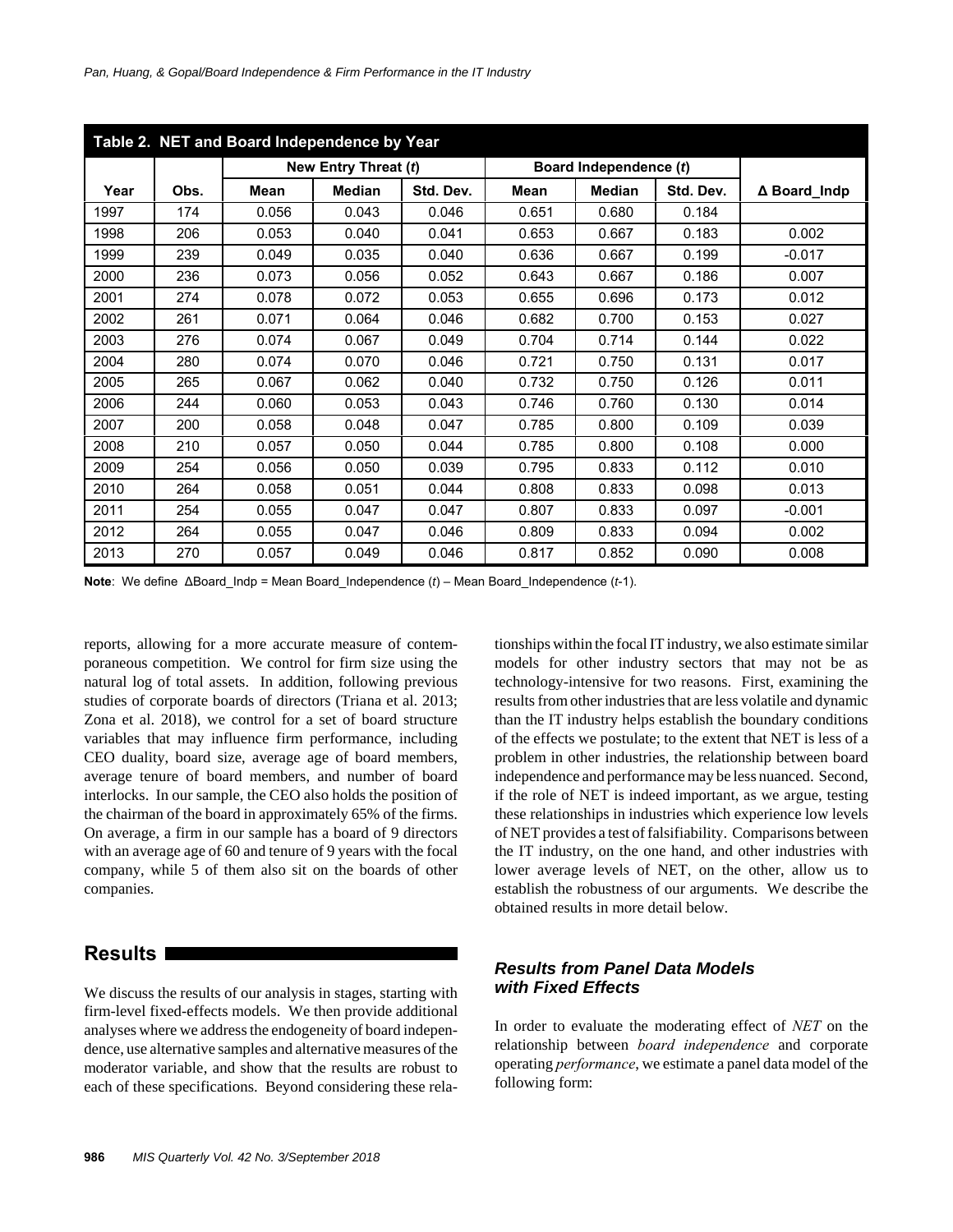| Table 3. Summary Statistics and Correlation Coefficients |        |              |              |                                                                                      |                 |           |                                             |              |                   |                    |                                                    |          |              |                                                                                  |              |                  |                       |              |
|----------------------------------------------------------|--------|--------------|--------------|--------------------------------------------------------------------------------------|-----------------|-----------|---------------------------------------------|--------------|-------------------|--------------------|----------------------------------------------------|----------|--------------|----------------------------------------------------------------------------------|--------------|------------------|-----------------------|--------------|
| Variable                                                 | Mean   | Std.<br>Dev. | 1            | $\mathbf{2}$                                                                         | 3               | 4         | 5                                           | 6            | $\overline{7}$    | 8                  | 9                                                  | 10       | 11           | 12                                                                               | 13           | 14               | 15                    | 16           |
| 1. ROA                                                   | 11.129 | 8.341        | $\mathbf{1}$ |                                                                                      |                 |           |                                             |              |                   |                    |                                                    |          |              |                                                                                  |              |                  |                       |              |
| 2. ROA<br>alternative                                    | 1.945  | 15.992       | $0.597*$     | $\mathbf{1}$                                                                         |                 |           |                                             |              |                   |                    |                                                    |          |              |                                                                                  |              |                  |                       |              |
| 3. ROE                                                   | 11.505 | 205.879      | 0.013        | $0.036*$                                                                             | 1               |           |                                             |              |                   |                    |                                                    |          |              |                                                                                  |              |                  |                       |              |
| 4. New Entry<br><b>Threats</b>                           | 0.062  | 0.046        |              | $-0.061* -0.105*$                                                                    | $-0.01$         | 1         |                                             |              |                   |                    |                                                    |          |              |                                                                                  |              |                  |                       |              |
| 5. Board<br>Independence                                 | 0.733  | 0.154        | 0.027        | $0.063*$                                                                             | $-0.03$         | $-0.119*$ | $\mathbf{1}$                                |              |                   |                    |                                                    |          |              |                                                                                  |              |                  |                       |              |
| 6. CEO Duality                                           | 0.655  | 0.475        | $-0.007$     | $-0.014$                                                                             | 0.023           | $-0.049*$ | 0.005                                       | $\mathbf{1}$ |                   |                    |                                                    |          |              |                                                                                  |              |                  |                       |              |
| 7. Board Size                                            | 8.738  | 2.343        | $0.127*$     | $0.081*$                                                                             | 0.022           |           | $-0.209*0.187*$                             | $0.078*$     | $\mathbf 1$       |                    |                                                    |          |              |                                                                                  |              |                  |                       |              |
| 8. Board<br>Tenure                                       | 9.383  | 3.668        |              | $0.111*0.118*$                                                                       |                 |           | $-0.012$ $-0.112$ * $-0.241$ * $-0.036$ *   |              | $-0.082*$         | $\mathbf{1}$       |                                                    |          |              |                                                                                  |              |                  |                       |              |
| 9. Board Age                                             | 60.028 | 4.443        | $0.054*$     |                                                                                      |                 |           | 0.117* -0.011 -0.281* 0.214* -0.049* 0.181* |              |                   | $0.426*$           | $\mathbf{1}$                                       |          |              |                                                                                  |              |                  |                       |              |
| 10. Interlocks                                           | 4.840  | 5.054        | $0.149*$     | $0.055*$                                                                             | $0.042*$        |           | $-0.028$ 0.148* 0.168*                      |              | $0.564*$          | $-0.143*0.092*$    |                                                    | 1        |              |                                                                                  |              |                  |                       |              |
| 11. Assets<br>(Billions)                                 | 8.109  | 21.004       | $0.094*$     | $0.058*$                                                                             | 0.013           | $0.083*$  | $0.140*0.081*$                              |              | $0.415*$          | $-0.067$ $0.129$ * |                                                    | $0.409*$ | $\mathbf{1}$ |                                                                                  |              |                  |                       |              |
| 12. Asset<br>Tangibility (%)                             | 23.701 | 21.153       | 0.019        |                                                                                      | $-0.017$ 0.031* |           |                                             |              |                   |                    | -0.432* 0.062* 0.131* 0.431* -0.039* 0.111* 0.169* |          | $0.218*$     | $\mathbf{1}$                                                                     |              |                  |                       |              |
| 13. Leverage<br>(%)                                      | 16.071 | 16.307       |              | -0.045*L0.084*L0.062*L0.244*L0.079*L0.107*L0.320*L0.098*L0.076*L0.166*L0.139*L0.507* |                 |           |                                             |              |                   |                    |                                                    |          |              |                                                                                  | $\mathbf{1}$ |                  |                       |              |
| 14. Cap<br>Exp/Asset (%)                                 | 4.402  | 3.631        | $0.156*$     |                                                                                      | $-0.019$ 0.061* | $-0.109*$ | $-0.148*0.095*$                             |              | $0.160*$          |                    | $-0.017$ $-0.079$ $0.149$                          |          | $0.123*$     | 0.576*                                                                           | $0.209*$     | $\mathbf{1}$     |                       |              |
| 15. HHI TNIC                                             | 0.167  | 0.165        | $0.049*$     | 0.015                                                                                | $-0.011$        | $-0.024$  | 0.002                                       |              | $-0.021 - 0.060*$ |                    | $0.028$ 0.037*                                     | $0.050*$ |              | $-0.098$ * $-0.275$ * $-0.078$ *                                                 |              | $-0.131'$        | $\mathbf{1}$          |              |
| 16. R&D<br>Intensity (%)                                 | 8.160  | 6.009        |              | $-0.186* -0.241*$                                                                    | 0.009           | $0.320*$  |                                             |              |                   |                    |                                                    |          |              | -0.158* -0.097* -0.329* -0.062* -0.206* -0.173* -0.176* -0.273* -0.293*          |              | $-0.029 - 0.095$ |                       | $\mathbf{1}$ |
| 17. Tobin's Q                                            | 1.956  | 1.368        |              | $0.366*$ 0.199*                                                                      |                 |           |                                             |              |                   |                    |                                                    |          |              | 0.012 0.237* -0.144* -0.015 -0.188* 0.000 -0.213* -0.017 -0.079* -0.288* -0.281* |              |                  | $-0.001$ 0.019 0.161* |              |

**Notes**: This table reports the summary statistics for primary variables constructed based on the sample of U.S. S&P 1500 firms in the IT Industries from 1997 to 2013. See Table 1 for the description of the variables.

We include IT software and hardware Industries, which is defined by 4-digit NAICS codes: 2211, 3332, 3333, 3336, 3339, 3341, 3342, 3343, 3344, 3345, 3346, 5112, 5171, 5172, 5173, 5174, 5179, and 5181.

 $*p < 0.05$ .

$$
Performance_{i,t+1} = \lambda_i + \phi_i + \beta_1 \times BoardMap_{i,t} + \beta_2 \times NET_{i,t} + \beta_3 \times BoardMap_{i,t} \times NET_{i,t} + X_{i,t} \theta + \varepsilon_{i,t} (1)
$$

where *i* indexes the firms, and *t* indexes the time periods. In the baseline model we use ROA as the dependent variable. The variable  $NET_{it}$  is the text-based measure of new entry threats. *BoardIndp*<sub>it</sub> denotes the proportion of independent, outside directors.  $X_{it}$  is a set of firm characteristics that may affect firms' operating performance. We control for timeinvariant unobservable firm characteristics by including firm fixed effects  $\lambda_i$ .  $\phi$ <sub>i</sub> is a set of year dummies we use to control for economy-wide shocks. We estimate the models using OLS regressions with robust standard clustered at the firm level to control for serial correlation (Wooldridge 2010). *ε<sub>it</sub>* represents the idiosyncratic error. To compare our results to prior literature on board independence, we also evaluate the main effect of *BoardIndp<sub>it</sub>* on firm performance by presenting results from a model without the interaction term *BoardIndp<sub>it</sub>*  $\times NET_{it}$ .

Table 4 reports the results from our baseline panel data model with firm fixed effects. The dependent variable in Column (1) and Column (2) is ROA, operationalized as OIBDA divided by total assets. Column (1) shows the direct effects of *board independence* on firm performance, and Column (2) adds the interaction with *NET* in the model. We repeated this pattern for other alternative measures of performance in the table. In the models examining direct effects of *board independence* on performance (columns 1, 3, and 5), we find that the coefficients of *BoardIndp<sub>in</sub>*, although positive, are consistently insignificant, suggesting that variations in board independence are, by themselves, not directly associated with firm performance, an observation that is consistent with prior studies (e.g., Bhagat and Black 2001). Interestingly, we also find that *NET* is consistently associated with a decline in firm performance. It is possible that the potential technology changes associated with new entry threats may raise wage levels in the labor market, making it difficult for incumbents to maintain their human capital. In addition, high levels of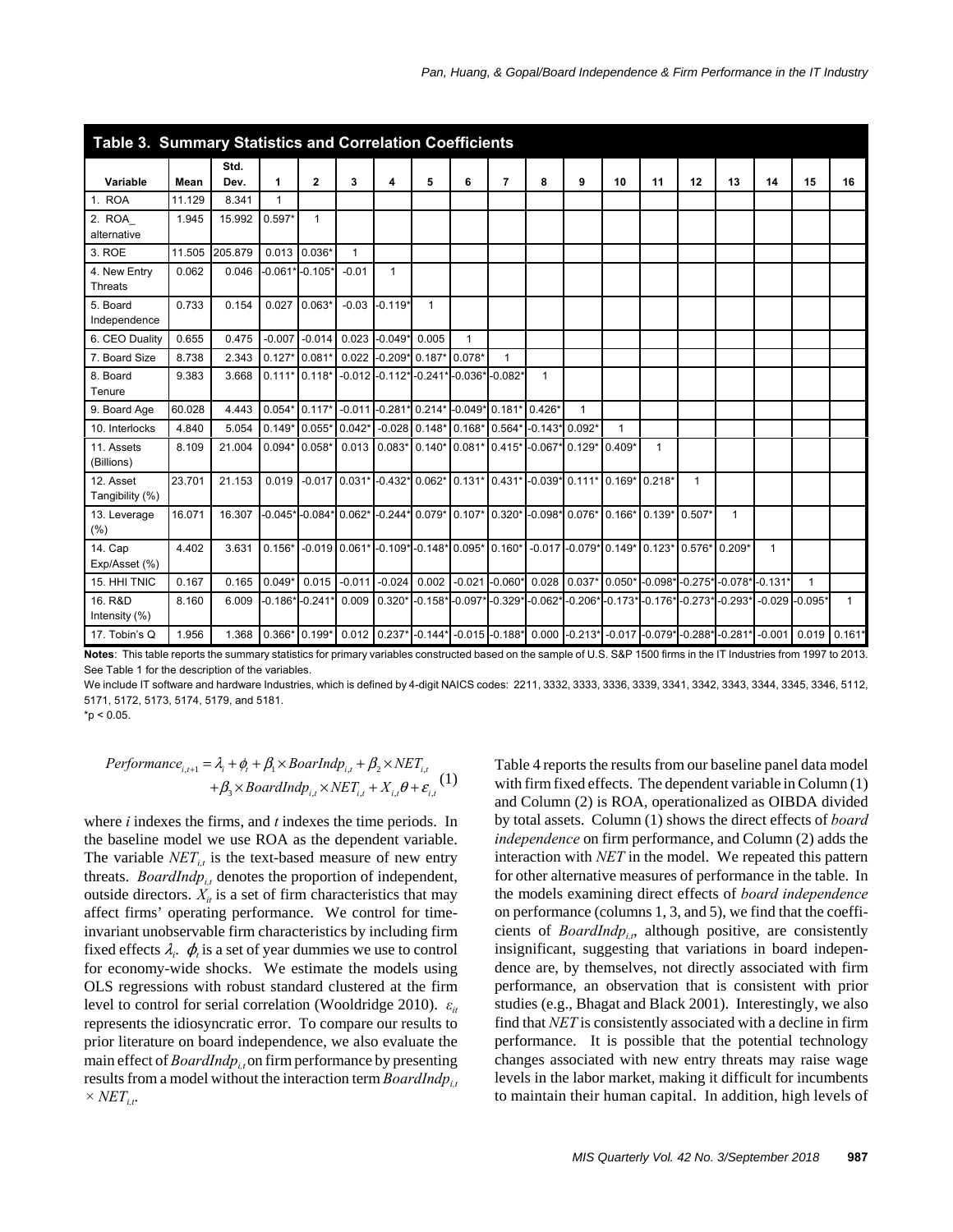| Table 4. Board Independence, New Entry Threats, and Firm Performance |             |                                                                         |                |                                                            |                                                                            |              |  |  |  |
|----------------------------------------------------------------------|-------------|-------------------------------------------------------------------------|----------------|------------------------------------------------------------|----------------------------------------------------------------------------|--------------|--|--|--|
|                                                                      |             | <b>ROA (%)</b><br><b>Operationalized as</b><br><b>OIBDA/Total Asset</b> | <b>ROA (%)</b> | <b>Operationalized as</b><br><b>Net Income/Total Asset</b> | <b>ROE (%)</b><br><b>Net Income/ Common</b><br><b>Shareholders' Equity</b> |              |  |  |  |
|                                                                      | (1)         | (2)                                                                     | (3)            | (4)                                                        | (5)                                                                        | (6)          |  |  |  |
|                                                                      | 1.019       | 0.769                                                                   | 1.776          | 1.406                                                      | 2.280                                                                      | 1.939        |  |  |  |
| <b>Board Independence</b>                                            | (1.196)     | (1.178)                                                                 | (2.158)        | (2.110)                                                    | (7.126)                                                                    | (7.087)      |  |  |  |
|                                                                      | $-0.550**$  | $-4.275***$                                                             | $-1.530***$    | $-7.464***$                                                | $-2.520**$                                                                 | $-11.891***$ |  |  |  |
| <b>New Entry Threats</b>                                             | (0.253)     | (0.821)                                                                 | (0.499)        | (2.191)                                                    | (1.164)                                                                    | (4.206)      |  |  |  |
| New Entry Threats x Board                                            |             | $5.148***$                                                              |                | 8.283***                                                   |                                                                            | 12.965**     |  |  |  |
| Independence                                                         |             | (1.065)                                                                 |                | (2.749)                                                    |                                                                            | (5.360)      |  |  |  |
| <b>Board-Related Controls</b>                                        |             |                                                                         |                |                                                            |                                                                            |              |  |  |  |
|                                                                      | $-0.649**$  | $-0.601**$                                                              | $-1.234*$      | $-1.169*$                                                  | $-2.398$                                                                   | $-2.251$     |  |  |  |
| <b>CEO Duality</b>                                                   | (0.297)     | (0.293)                                                                 | (0.668)        | (0.662)                                                    | (1.642)                                                                    | (1.619)      |  |  |  |
| <b>Board Size</b>                                                    | 0.039       | 0.028                                                                   | 0.240          | 0.217                                                      | $0.708*$                                                                   | 0.681        |  |  |  |
|                                                                      | (0.091)     | (0.090)                                                                 | (0.188)        | (0.186)                                                    | (0.428)                                                                    | (0.427)      |  |  |  |
|                                                                      | $-0.045$    | $-0.047$                                                                | 0.034          | 0.041                                                      | 0.013                                                                      | 0.031        |  |  |  |
| <b>Board Tenure</b>                                                  | (0.066)     | (0.066)                                                                 | (0.124)        | (0.125)                                                    | (0.327)                                                                    | (0.327)      |  |  |  |
|                                                                      | $-0.059$    | $-0.052$                                                                | $-0.089$       | $-0.082$                                                   | $-0.107$                                                                   | $-0.104$     |  |  |  |
| <b>Board Age</b>                                                     | (0.068)     | (0.067)                                                                 | (0.123)        | (0.123)                                                    | (0.325)                                                                    | (0.325)      |  |  |  |
| <b>Interlocks</b>                                                    | 0.005       | 0.000                                                                   | $-0.019$       | $-0.026$                                                   | $-0.293$                                                                   | $-0.312$     |  |  |  |
|                                                                      | (0.036)     | (0.036)                                                                 | (0.060)        | (0.061)                                                    | (0.199)                                                                    | (0.200)      |  |  |  |
| <b>Firm-Related Controls</b>                                         |             |                                                                         |                |                                                            |                                                                            |              |  |  |  |
| Log (Assets)                                                         | $-1.391***$ | $-1.530***$                                                             | $-5.842***$    | $-6.013***$                                                | -9.896***                                                                  | $-10.293***$ |  |  |  |
|                                                                      | (0.356)     | (0.350)                                                                 | (1.137)        | (1.135)                                                    | (3.554)                                                                    | (3.535)      |  |  |  |
| PPE/Assets                                                           | 2.552       | 2.356                                                                   | $-5.151$       | $-5.473$                                                   | $-26.697**$                                                                | $-27.655**$  |  |  |  |
|                                                                      | (1.995)     | (2.003)                                                                 | (5.201)        | (5.209)                                                    | (12.405)                                                                   | (12.407)     |  |  |  |
|                                                                      | $-0.347$    | $-0.325$                                                                | 5.191          | 5.226                                                      | $-12.677$                                                                  | $-12.424$    |  |  |  |
| Leverage                                                             | (1.438)     | (1.436)                                                                 | (4.050)        | (4.042)                                                    | (9.099)                                                                    | (9.080)      |  |  |  |
| Capx/Assets                                                          | $-3.582$    | $-3.559$                                                                | $-2.899$       | $-2.865$                                                   | 15.824                                                                     | 15.618       |  |  |  |
|                                                                      | (4.491)     | (4.474)                                                                 | (9.781)        | (9.734)                                                    | (25.275)                                                                   | (25.243)     |  |  |  |
| <b>R&amp;D</b> Intensity                                             | $-0.052$    | $-0.061*$                                                               | $-0.116$       | $-0.130$                                                   | $-0.293*$                                                                  | $-0.318*$    |  |  |  |
|                                                                      | (0.036)     | (0.036)                                                                 | (0.090)        | (0.090)                                                    | (0.178)                                                                    | (0.178)      |  |  |  |
| Tobin's Q                                                            | $1.007***$  | $1.016***$                                                              | 1.216***       | 1.246***                                                   | $1.877***$                                                                 | $1.926***$   |  |  |  |
|                                                                      | (0.147)     | (0.148)                                                                 | (0.395)        | (0.400)                                                    | (0.482)                                                                    | (0.488)      |  |  |  |
| <b>TNIC HHI</b>                                                      | $-1.538**$  | $-1.701**$                                                              | -2.627         | $-2.886*$                                                  | $-10.023**$                                                                | $-10.418**$  |  |  |  |
|                                                                      | (0.757)     | (0.752)                                                                 | (1.718)        | (1.713)                                                    | (4.580)                                                                    | (4.583)      |  |  |  |
| Firm FE                                                              | Yes         | Yes                                                                     | Yes            | Yes                                                        | Yes                                                                        | Yes          |  |  |  |
| Year FE                                                              | Yes         | Yes                                                                     | Yes            | Yes                                                        | Yes                                                                        | Yes          |  |  |  |
| No. of Firms                                                         | 583         | 583                                                                     | 587            | 587                                                        | 583                                                                        | 583          |  |  |  |
| Observations                                                         | 4,175       | 4,175                                                                   | 4,167          | 4,167                                                      | 4,195                                                                      | 4,195        |  |  |  |
| R-squared                                                            | 0.645       | 0.649                                                                   | 0.564          | 0.567                                                      | 0.468                                                                      | 0.470        |  |  |  |

**Notes**: This table reports estimates for firm operating performance as dependent variable. All independent variables are lagged one year. The dataset is constructed based on the sample of U.S. S&P 1500 firms in the IT Industries from 1997 to 2013.

Robust standard errors in parentheses. \*\*\*p < 0.01, \*\*p < 0.05, \*p < 0.1

New entry threats are standardized with mean of zero and standard deviation of one.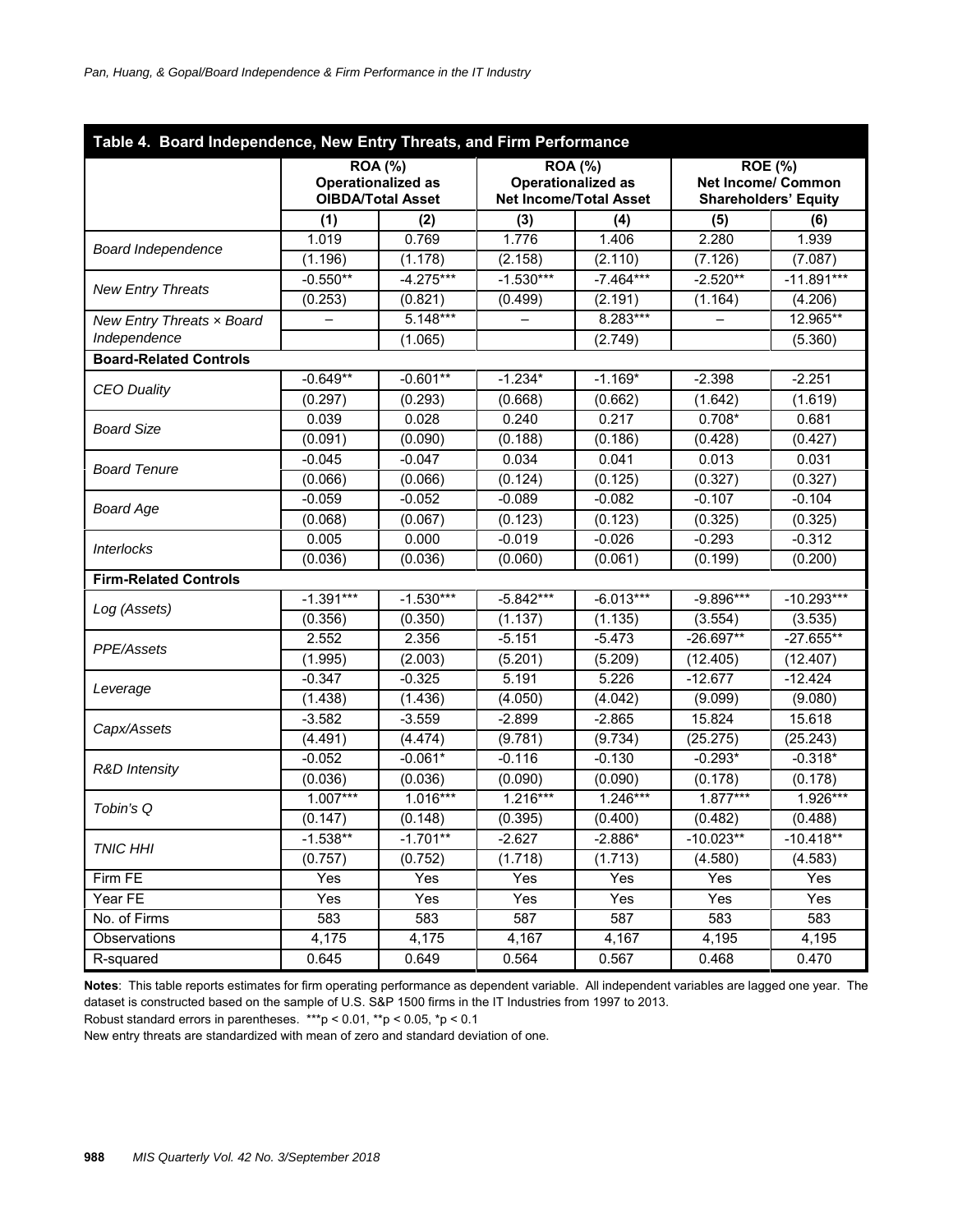NET may raise the perception of riskiness of the incumbent in the capital market, making it costlier for the incumbent to raise capital. As a result, rising labor costs, together with the higher cost of capital induced by entry threats, lead to significant increases in operating costs and deteriorating performance (Fallick et al. 2006).

The results pertaining to the moderating effect of *NET* on the relationship between *board independence* and firm performance are reported in columns 2, 4, and 6 of Table 4. We find that the interaction terms of *Board Independence* × *NET* are significantly positive at the 5% level or lower across all performance measures, confirming our conjecture that NET positively moderates the relationship between board independence and firm performance. Effect size calculations based on column (2) suggest that for firms experiencing low levels of *NET* (i.e., one s.d. below mean), a change in *Board Independence* from 0% to 100% leads to a 4.38 percentage point decrease in ROA  $(p < 0.01)$ , equivalent to a reduction of \$335.17 million in operating income before depreciation (OIBDA) when total assets are evaluated at the mean level. In contrast, at high levels of *NET* (i.e., one s.d. above mean), a change in *Board Independence* from 0% to 100% results in a 5.92 percentage point increase in ROA  $(p < 0.01)$ , equivalent to a gain of almost \$480.05 million in OIBDA on average. To illustrate the marginal effects in a more intuitive manner, in Figure 1 we plot the predicted levels of ROA as a function of board independence under high versus low levels of NET (using a sample median split), along with 95% confidence intervals. The results support our theoretical argument that a higher percentage of independent board directors, who strengthen the monitoring functions while also providing knowledge resources and independent opinions, are particularly valuable when firm operates under a turbulent environment such as when facing high NET. In Figure 2 we plot the average marginal effect of board independence on ROA as a function of NET, together with 95% confidence intervals for the marginal effect. The plot shows that the marginal effect of board independence on performance becomes greater as NET increases, supporting the hypothesis postulated about the moderating effect of NET.

It is arguable that IT firms experiencing high NET are likely to be in industries that are more innovative on average; it is this innovativeness that leads to high NET, which then influences performance. Therefore, it is important to account for the innovativeness of the firm before we can partial out the influence of NET. We perform additional tests to rule out this alternative explanation, which are described in detail in Appendix A. Specifically, we report a set of regressions controlling for the innovation capabilities of incumbent firms, so that the incremental effect of NET on performance can be estimated.

## *Addressing Endogeneity of Board Independence*

The baseline analyses assume that board independence is strictly exogenous. However, endogeneity concerns arise when there are unobserved variables that are correlated with both the firm's operating performance and board composition. Corporate governance structures, including the appointment of the board of directors, are endogenous decisions made by firms in response to the environment in which they operate. For example, a growing body of research focuses on optimal board design, including the representation of independent directors on boards (Boone et al. 2007; Raheja 2005). Others suggest that drivers of independent boards may include the private benefits of control and the CEO's influence over director appointments (Hermalin and Weisbach 1998). In yet another context, Luoma and Goodstein (1999) argue that board formation is often a result of institutional pressures experienced by the firm in its environment. In effect, there are reasons to suggest that board formation is endogenous. As a result, the estimated effect of independent board directors on firm performance may be confounded with unobserved heterogeneities.

To address these concerns, we relax the strict exogeneity assumption of board independence by using a quasiexperimental setup—the regulatory changes with regard to board composition—to construct instrumental variables for board independence. During our sample period, an important set of new and tightened corporate governance requirements was introduced with the enactment of Sarbanes-Oxley Act. The main provisions included increased penalties for fraudulent financial activities, independence of audit committees, CEO and CFO certified financial statements, real-time disclosure of equity transactions by corporate insiders, and so on (Chhaochharia et al. 2016). In response to the enactment of SOX, major U.S. stock exchanges required their listed companies to comply with additional corporate governance obligations, such as the requirement for a majority of independent directors on the board, existence or creation of audit, nomination, and compensation committees, and board sessions without insiders (Wintoki 2007; Zhang 2007). These regulatory changes form the basis of our identification strategy.

Specifically, we use the enactment of the Sarbanes-Oxley Act and the subsequent changes in the NYSE/NASDAQ listing rules as an exogenous determinant of our endogenous variable: board independence. One of the key requirements of SOX was that a majority of directors on a firm's board should be outsiders, or independent directors who have "no material relationship" (either directly or as a partner, shareholder, or officer of an organization that has a relationship with the company) with the listed company (Banerjee et al.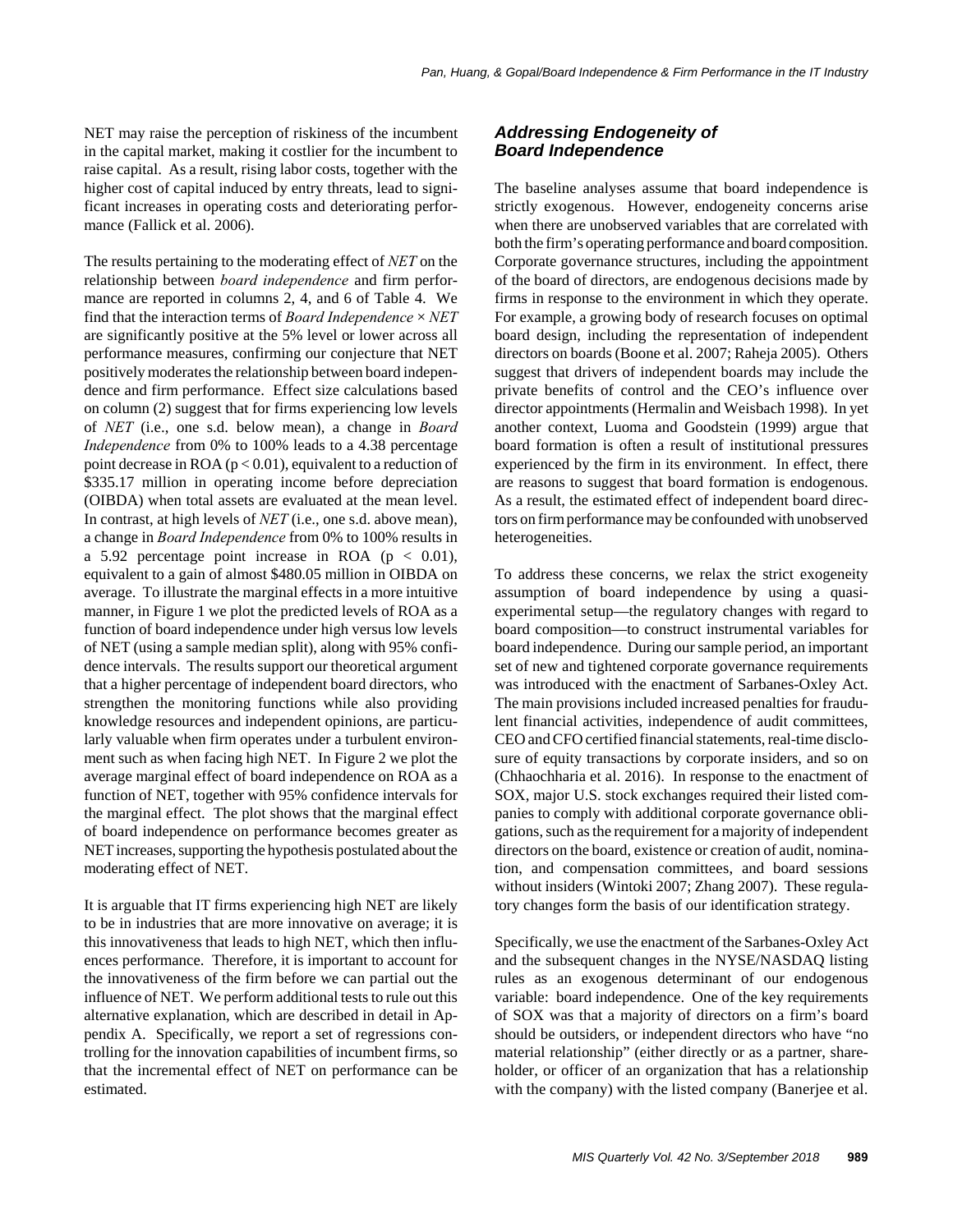



2015; Chhaochharia et al. 2016). The enactment of SOX was thus associated with a significant, exogenously mandated increase in the number of independent directors for noncompliant firms (i.e., firms with fewer than 50% independent directors prior to SOX), but did not significantly affect the board independence of compliant firms (i.e., firms with greater than 50% independent directors prior to SOX). In addition, there is no reason to believe this exogenous event influences firm performance through any channel other than changing firms' board independence, making it an ideal instrument (Angrist and Pischeke 2008, p. 117). Therefore, we use the enactment of SOX to construct an instrument for board independence. Conceptually, our identification strategy is similar to that used in Cohen-Zada and Sander (2011), who examine the effect of religious participation on happiness, and use the state-level repeal of "blue laws" that prohibit retail activity on Sundays as an exogenous event, to construct an instrument for the endogenous church attendance variable. Figure 3 demonstrates the trends of average board independence for compliant firms and noncompliant firms for the years before and after SOX. Compared to the compliant firms, there is a substantial increase in average board independence for noncompliant firms around the year of SOX enactment in 2002. Thus, model-free evidence shows that the enactment of SOX is indeed associated with significant exogenous shocks to board independence, particularly in noncompliant firms.

To construct the instrument, we assign firms in our sample to one of two groups based on their board composition in the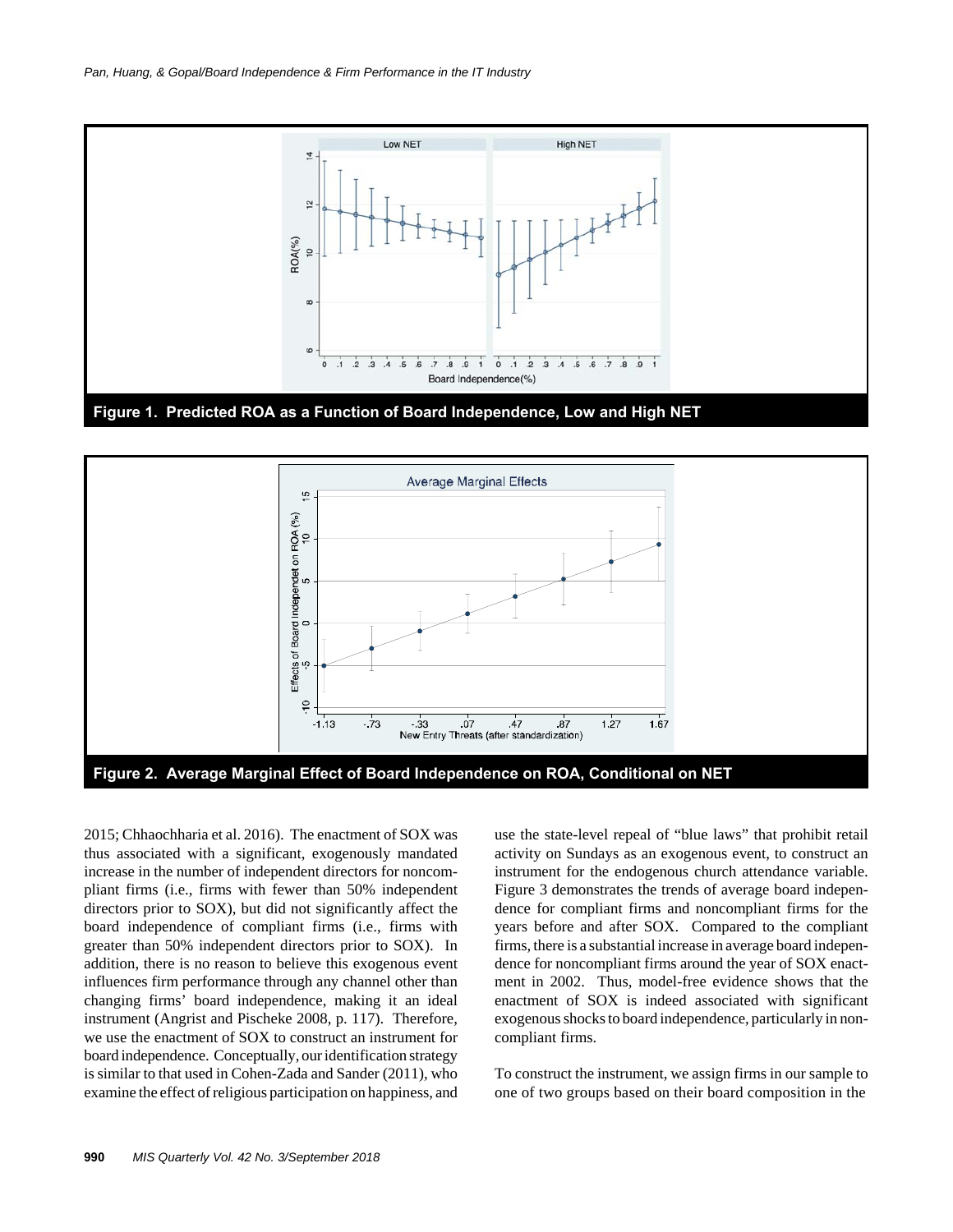

year prior to SOX. The first group (compliant group) consists of firms that had already met the regulatory requirements in the year prior to SOX, that is, they had a majority (more than 50%) of board directors that were independent directors in the year prior to SOX. The second group (noncompliant group) includes the "treated" firms that had not met the requirements with regard to board independence in the year prior to SOX. We create a dummy variable indicating whether a firm belongs to a treated or a control group. We also construct a *post-SOX* timing indicator that equals one if the observation occurs in 2002 or later. As SOX was enacted in mid-2002, we also use an alternative cutoff to construct the timing indicator that equals one if the observation occurs in year 2003 or later as a robustness check (Chhaochharia et al. 2016). The instrumental variable for *Board Independence* is thus defined as the interaction of the *noncompliant group × post-SOX* dummy (Banerjee et al. 2015). For models with interaction *NET × Board Independence*, we further interact this instrument with *NET* to address the potential endogeneity of *NET × Board Independence* in the full model.

The results from 2SLS regressions are reported in Table 5 and Table 6. Table 5 presents the results with instrumental variables using 2002 as the cutoff for the *post-SOX* indicator. The first-stage regression results of the IV on *Board Independence* in a model without the interaction term are shown in Column (1). The estimated coefficient of the instrument, *noncompliant firms*  $\times$  *post-SOX(Z<sub>1</sub>),* is positive and significant at the 1% level, consistent with the expectation that noncompliant firms were indeed adding independent board directors after the enactment of SOX. The first-stage regressions of the IVs on *Board Independence* and *NET × Board Independence* in the model with the interaction term are reported in Column (3) and Column (4), which show that the coefficients of the instrument, *noncompliant firms*  $\times$  *post-SOX(Z<sub>1</sub>)*, are broadly consistent with the first stage analysis without the interaction term in Column (1). For all IV regressions, we report the Fstatistics for the test of weak instrument (Stock and Yogo 2005). For the main effects model (Column 2), the value of the first stage F-statistic (187.30) is larger than the conventional rule-of-thumb value of 10, as suggested by Staiger and Stock (1997), showing that the instrument is not weak. The F-statistic is also higher than the Stock–Yogo critical value of 16.38 at the 10% maximal IV size (Stock and Yogo 2005). Column (2) and Column (5) show the second stage of the 2SLS regression accounting for the endogeneity of *Board Independence* without and with the interaction term of *NET × Board Independence*, respectively. The second stage results from Column (2) show that board independence is not significantly associated with firm performance even after we correct for its endogeneity. The second stage results in Column (5) are qualitatively similar and in the same direction as in our baseline estimates but render larger coefficient sizes; the larger estimates may reflect the effect of the instruments, which provide conditional marginal effects rather than unconditional marginal effects. The higher estimates could also result from a local average treatment effect. Since it is hard to exactly identify why coefficient estimates are higher, we recommend caution in using point estimates from the analysis for predictions outside the sample. That said, the direction of the effects is estimated reliably, allowing us to conclude that even after accounting for endogeneity, the support for Hypothesis 1 remains robust. Furthermore, we repeat the IV analyses by treating 2003 as the cutoff for the time-period indicator and present the results in Table 6. We observe that the results are highly consistent with Table 5.

While the enactment of SOX is a reasonable instrument in the current context, it is arguable that the law led to regulatory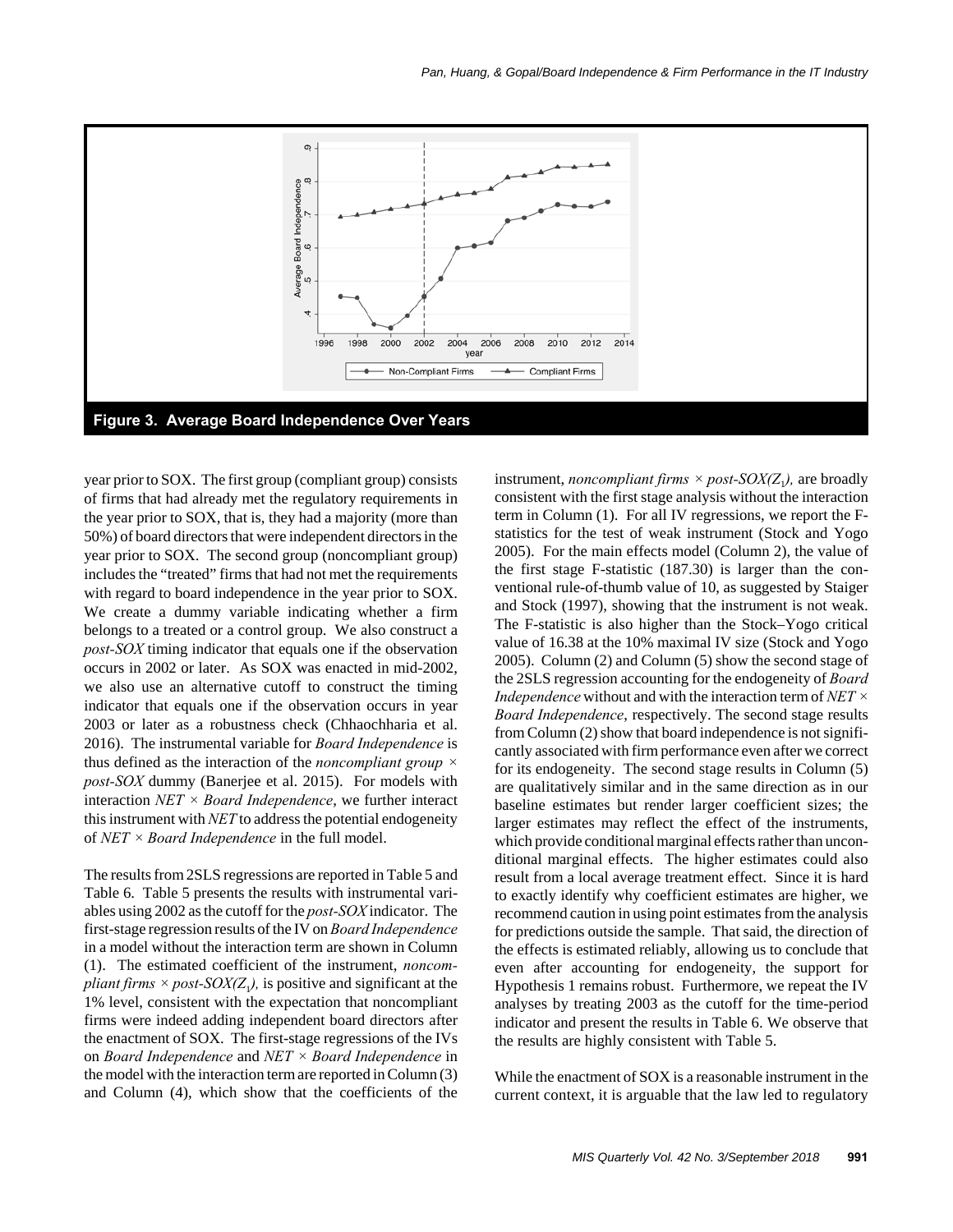| Table 5. 2SLS Regression with Instruments from Sarbanes-Oxley Act |                                                |                                      |                                           |                                           |                                 |  |  |  |  |
|-------------------------------------------------------------------|------------------------------------------------|--------------------------------------|-------------------------------------------|-------------------------------------------|---------------------------------|--|--|--|--|
|                                                                   | SOX Implementation Year = 2002                 |                                      |                                           |                                           |                                 |  |  |  |  |
|                                                                   | 1 <sup>st</sup> stage with-<br>out interaction | $2nd stage with-$<br>out interaction | 1 <sup>st</sup> stage with<br>interaction | 1 <sup>st</sup> stage with<br>interaction | $2nd$ stage with<br>interaction |  |  |  |  |
|                                                                   | <b>Board</b>                                   |                                      | <b>Board</b>                              | <b>NET × Board</b>                        |                                 |  |  |  |  |
|                                                                   | Independence                                   | <b>ROA</b>                           | Independence                              | Independence                              | <b>ROA</b>                      |  |  |  |  |
| <b>Dependent Variable</b>                                         | (1)                                            | (2)                                  | (3)                                       | (4)                                       | (5)                             |  |  |  |  |
| Noncompliant Firms After SOX (z1)                                 | $0.137***$                                     | $\overline{\phantom{0}}$             | $0.141***$                                | $0.049**$                                 |                                 |  |  |  |  |
|                                                                   | (0.014)                                        |                                      | (0.014)                                   | (0.022)                                   |                                 |  |  |  |  |
| $z1 \times$ New Entry Threats (z2)                                | $\qquad \qquad -$                              | $\overline{\phantom{m}}$             | $-0.016$                                  | $0.050*$                                  | $\qquad \qquad -$               |  |  |  |  |
|                                                                   |                                                | 4.697                                | (0.010)                                   | (0.027)                                   |                                 |  |  |  |  |
| Board Independence                                                | $\overline{\phantom{0}}$                       |                                      | —                                         | —                                         | $-22.642*$                      |  |  |  |  |
|                                                                   | 0.001                                          | (5.467)<br>$-0.519**$                | 0.002                                     | $0.713***$                                | (11.998)<br>$-44.287**$         |  |  |  |  |
| <b>New Entry Threats</b>                                          | (0.003)                                        | (0.260)                              | (0.003)                                   | (0.009)                                   | (17.802)                        |  |  |  |  |
|                                                                   |                                                |                                      |                                           |                                           | 60.860**                        |  |  |  |  |
| New Entry Threats x Board<br>Independence                         |                                                |                                      |                                           |                                           | (24.626)                        |  |  |  |  |
| <b>Board-Related Controls</b>                                     |                                                |                                      |                                           |                                           |                                 |  |  |  |  |
|                                                                   | $0.019***$                                     | $-0.731**$                           | $0.019***$                                | $-0.010$                                  | 0.400                           |  |  |  |  |
| <b>CEO Duality</b>                                                | (0.005)                                        | (0.324)                              | (0.005)                                   | (0.007)                                   | (0.601)                         |  |  |  |  |
|                                                                   | $-0.000$                                       | 0.075                                | $-0.000$                                  | 0.002                                     | $-0.032$                        |  |  |  |  |
| <b>Board Size</b>                                                 | (0.002)                                        | (0.094)                              | (0.002)                                   | (0.002)                                   | (0.164)                         |  |  |  |  |
|                                                                   | $-0.011***$                                    | 0.004                                | $-0.011***$                               | $-0.000$                                  | $-0.303*$                       |  |  |  |  |
| <b>Board Tenure</b>                                               | (0.001)                                        | (0.093)                              | (0.001)                                   | (0.002)                                   | (0.175)                         |  |  |  |  |
|                                                                   | $0.007***$                                     | $-0.037$                             | $0.007***$                                | $-0.002$                                  | $0.280*$                        |  |  |  |  |
| <b>Board Age</b>                                                  | (0.001)                                        | (0.083)                              | (0.001)                                   | (0.001)                                   | (0.163)                         |  |  |  |  |
| <i><b>Interlocks</b></i>                                          | 0.001                                          | $-0.014$                             | 0.001                                     | 0.001                                     | $-0.057$                        |  |  |  |  |
|                                                                   | (0.001)                                        | (0.035)                              | (0.001)                                   | (0.001)                                   | (0.078)                         |  |  |  |  |
| <b>Firm-Related Controls</b>                                      |                                                |                                      |                                           |                                           |                                 |  |  |  |  |
| Log (Assets)                                                      | 0.005                                          | $-1.533***$                          | 0.006                                     | $0.027***$                                | $-3.094***$                     |  |  |  |  |
|                                                                   | (0.005)                                        | (0.375)                              | (0.005)                                   | (0.007)                                   | (0.833)                         |  |  |  |  |
| PPE/Assets                                                        | $-0.096***$                                    | 3.048                                | $-0.092***$                               | 0.021                                     | $-1.642$                        |  |  |  |  |
|                                                                   | (0.033)                                        | (2.198)                              | (0.033)                                   | (0.044)                                   | (3.803)                         |  |  |  |  |
| Leverage                                                          | $-0.024$                                       | 0.371                                | $-0.024$                                  | $-0.014$                                  | 0.547                           |  |  |  |  |
|                                                                   | (0.021)                                        | (1.594)                              | (0.021)                                   | (0.027)                                   | (2.194)                         |  |  |  |  |
| Capx/Assets                                                       | $-0.223***$                                    | $-2.165$                             | $-0.219***$                               | $-0.040$                                  | $-6.613$                        |  |  |  |  |
|                                                                   | (0.077)                                        | (5.135)                              | (0.077)                                   | (0.101)                                   | (7.972)                         |  |  |  |  |
| <b>R&amp;D</b> Intensity                                          | $-0.000$                                       | $-0.054$                             | $-0.000$                                  | $0.002***$                                | $-0.177**$                      |  |  |  |  |
|                                                                   | (0.001)                                        | (0.038)                              | (0.001)                                   | (0.001)                                   | (0.073)                         |  |  |  |  |
| Tobin's Q                                                         | $-0.001$                                       | $0.976***$                           | $-0.001$                                  | $-0.003$                                  | $1.089***$                      |  |  |  |  |
|                                                                   | (0.002)                                        | (0.144)                              | (0.002)                                   | (0.002)                                   | (0.212)                         |  |  |  |  |
| <b>TNIC HHI</b>                                                   | $-0.017$                                       | $-2.113***$                          | $-0.017$                                  | 0.027                                     | $-4.213***$                     |  |  |  |  |
|                                                                   | (0.015)                                        | (0.806)                              | (0.015)                                   | (0.018)                                   | (1.566)                         |  |  |  |  |
| Firm FE                                                           | Yes                                            | Yes                                  | Yes                                       | Yes                                       | Yes                             |  |  |  |  |
| Year FE                                                           | Yes                                            | Yes                                  | Yes                                       | Yes                                       | Yes                             |  |  |  |  |
| First stage F-statistic                                           | $\qquad \qquad -$                              | 187.30                               | $\qquad \qquad -$                         | $\overline{\phantom{a}}$                  | 14.94                           |  |  |  |  |
| Stock-Yogo critical value, 10% max<br>IV size                     | $\overline{\phantom{0}}$                       | 16.38                                |                                           | $\qquad \qquad -$                         | 7.03                            |  |  |  |  |
| No. of Firms                                                      | 337                                            | 337                                  | 337                                       | 337                                       | 337                             |  |  |  |  |
| Observations                                                      | 3,349                                          | 3,349                                | 3,349                                     | 3,349                                     | 3,349                           |  |  |  |  |

**Notes**: This table reports estimates for firm operating performance, ROA operationalized as OIBDA/Total Asset as dependent variable. The instrumental variable is constructed with SOX timing cutoff of year 2002. All independent variables are lagged one year.

Robust standard errors in parentheses. \*\*\*p < 0.01, \*\*p < 0.05, \*p < 0.1.

New entry threats are standardized with mean of zero and standard deviation of one. The sample is reduced because we only include firms that have data in 2001 (the year before SOX) for constructing the IV.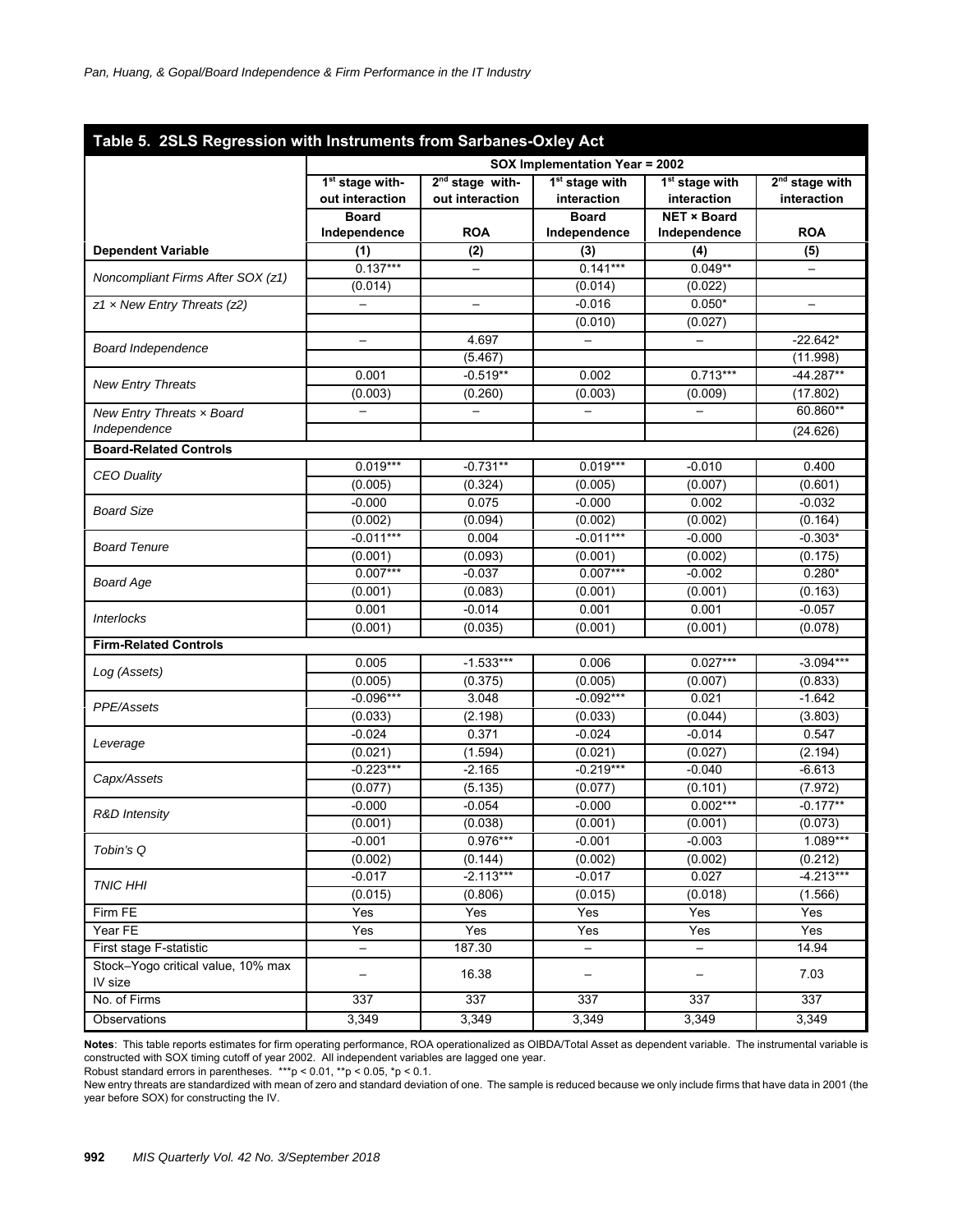| Table 6. 2SLS Regression with Instruments from SOX, Alternative Cutoff Year |                                              |                                    |                                           |                                           |                                           |  |  |  |  |
|-----------------------------------------------------------------------------|----------------------------------------------|------------------------------------|-------------------------------------------|-------------------------------------------|-------------------------------------------|--|--|--|--|
|                                                                             | SOX Implementation Year = 2003               |                                    |                                           |                                           |                                           |  |  |  |  |
|                                                                             | 1 <sup>st</sup> stage without<br>interaction | $2nd$ stage without<br>interaction | 1 <sup>st</sup> stage with<br>interaction | 1 <sup>st</sup> stage with<br>interaction | 2 <sup>nd</sup> stage with<br>interaction |  |  |  |  |
|                                                                             | <b>Board</b><br>Independence                 | <b>ROA</b>                         | <b>Board</b><br>Independence              | <b>NET × Board</b><br>Independence        | <b>ROA</b>                                |  |  |  |  |
| <b>Dependent Variable</b>                                                   | (1)                                          | (2)                                | (3)                                       | (4)                                       | (5)                                       |  |  |  |  |
|                                                                             | $0.125***$                                   |                                    | $0.127***$                                | $0.058***$                                | $\overline{\phantom{0}}$                  |  |  |  |  |
| Non-compliant Firms After SOX (z1)                                          | (0.013)                                      |                                    | (0.013)                                   | (0.021)                                   |                                           |  |  |  |  |
|                                                                             |                                              | $\overline{\phantom{0}}$           | $-0.005$                                  | $0.069**$                                 |                                           |  |  |  |  |
| $z1 \times$ New Entry Threats ( $z2$ )                                      |                                              |                                    | (0.010)                                   | (0.028)                                   |                                           |  |  |  |  |
|                                                                             |                                              | 3.738                              |                                           |                                           | $-20.822**$                               |  |  |  |  |
| <b>Board Independence</b>                                                   |                                              | (5.420)                            |                                           |                                           | (9.775)                                   |  |  |  |  |
| <b>New Entry Threats</b>                                                    | 0.001                                        | $-0.567**$                         | 0.001                                     | $0.717***$                                | $-31.034***$                              |  |  |  |  |
|                                                                             | (0.003)                                      | (0.253)                            | (0.003)                                   | (0.009)                                   | (10.140)                                  |  |  |  |  |
| New Entry Threats x Board Independence                                      |                                              | $\overline{\phantom{0}}$           | $\overline{\phantom{0}}$                  | $\qquad \qquad -$                         | 42.153***                                 |  |  |  |  |
|                                                                             |                                              |                                    |                                           |                                           | (13.946)                                  |  |  |  |  |
| <b>Board-Related Controls</b>                                               | Yes                                          | Yes                                | Yes                                       | Yes                                       | Yes                                       |  |  |  |  |
| <b>Firm-Related Controls</b>                                                | Yes                                          | Yes                                | Yes                                       | Yes                                       | Yes                                       |  |  |  |  |
| Firm FE                                                                     | Yes                                          | Yes                                | Yes                                       | Yes                                       | Yes                                       |  |  |  |  |
| Year FE                                                                     | Yes                                          | Yes                                | Yes                                       | Yes                                       | Yes                                       |  |  |  |  |
| First stage F-stat.                                                         |                                              | 155.48                             |                                           | $\overline{\phantom{0}}$                  | 19.33                                     |  |  |  |  |
| Stock-Yogo critical value, 10% max. IV<br>size                              |                                              | 16.38                              |                                           |                                           | 7.03                                      |  |  |  |  |
| No. of Firms                                                                | 356                                          | 356                                | 356                                       | 356                                       | 356                                       |  |  |  |  |
| Observations                                                                | 3,522                                        | 3,522                              | 3,522                                     | 3,522                                     | 3,522                                     |  |  |  |  |

|  |  | l  Table 6.  2SLS Regression with Instruments from SOX. Alternative Cutoff Year |  |
|--|--|---------------------------------------------------------------------------------|--|
|  |  |                                                                                 |  |

**Notes**: This table reports estimates for firm operating performance, ROA operationalized as OIBDA / Total Asset as dependent variable. All independent variables are lagged one year. The instrument variable is constructed with SOX timing cutoff of year 2003.

Robust standard errors in parentheses. \*\*\*p <  $0.01$ , \*\*p <  $0.05$ , \*p <  $0.1$ .

New entry threats are standardized with mean of zero and standard deviation of one.

changes other than the formation of the board, and therefore the estimated effects on performance may be confounded with other mandated changes within incumbent firms. However, we highlight that our identification strategy is not only based on the timing of SOX, but also on the division of the sample into compliant and non-compliant groups, and therefore takes advantage of the difference-in-difference approach. Nevertheless, we also consider alternative instruments that have been used in prior research. One such instrument pertains to the local supply of directors for the incumbent firm (Knyazeva et al. 2013), under the argument that a higher supply of local directors may increase the likelihood of independent directors being appointed by the focal incumbent firm. In Appendix B, we present the results of 2SLS regressions with this alternative instrument for board independence,<sup>4</sup> which

<sup>4</sup>We thank the senior editor and an anonymous reviewer for raising these points and the suggestion to consider alternative instrumental variables.

show that our findings are robust to the use of this IV. Taken together, they provide strong support for the finding that new entry threats moderate the relationship between board independence and firm operating performance.

## *Analyses with the Sample Including IT Service Firms*

While the main analyses reported above focus on the IT hardware and software sector, it is of particular interest to evaluate if the findings are generalizable to a more inclusive set of IT sectors. Specifically, we expand the sample to include IT services firms that are identified by the following four-digit NAICS industries: data processing, hosting, and related services; computer systems design and related services; and management, scientific, and technical consulting services (Hecker 2005). We replicate the analysis after adding these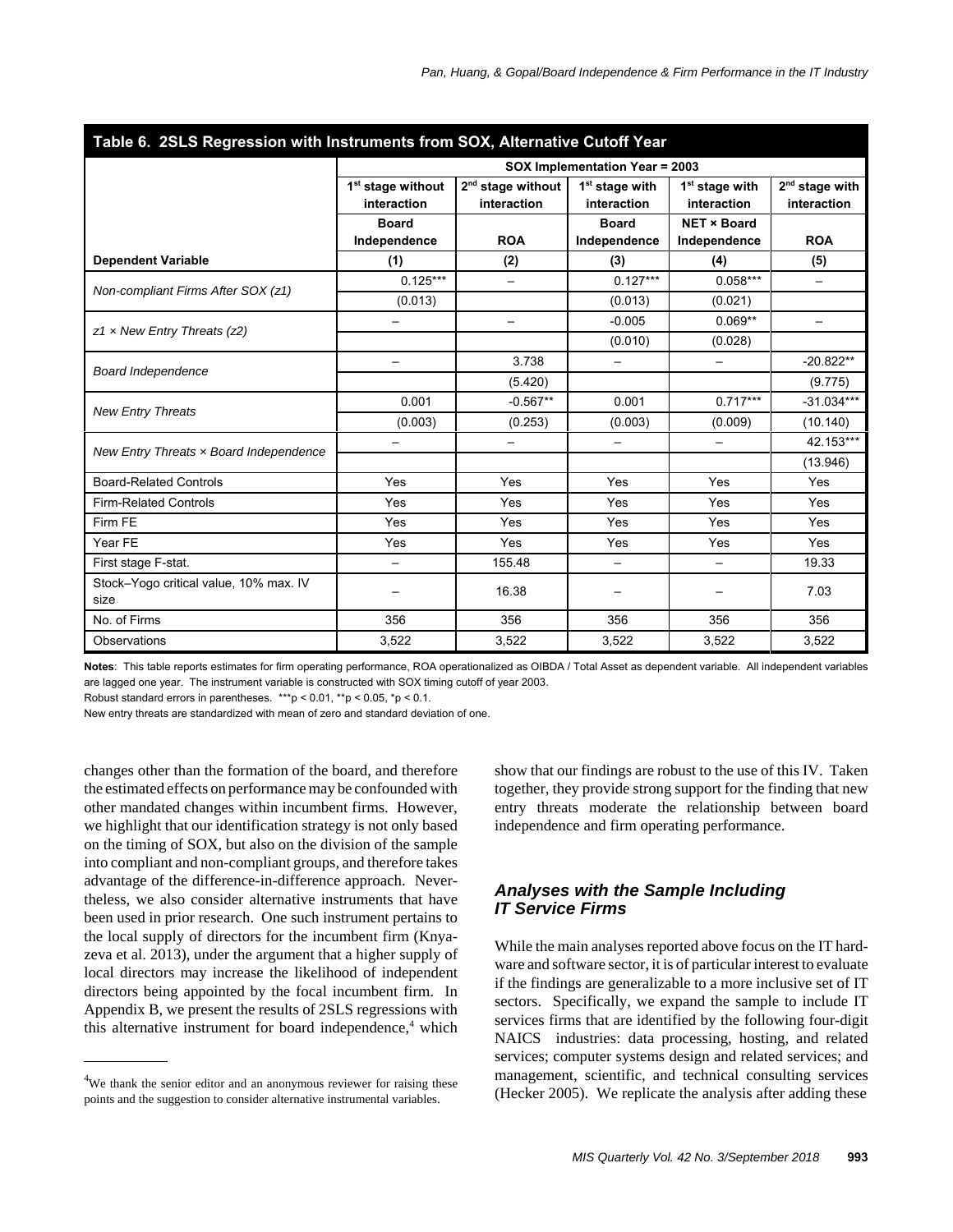| Table 7. Sample Including IT Services Industries |                           |             |                             |                          |  |  |  |  |  |  |
|--------------------------------------------------|---------------------------|-------------|-----------------------------|--------------------------|--|--|--|--|--|--|
|                                                  |                           |             | <b>Fixed Effect with IV</b> |                          |  |  |  |  |  |  |
|                                                  | <b>Fixed Effect Model</b> |             | (second stage)              |                          |  |  |  |  |  |  |
| Dependent Variable: ROA                          | (1)                       | (2)         | (3)                         | (4)                      |  |  |  |  |  |  |
| <b>Board Independence</b>                        | 0.366                     | 0.187       | 2.632                       | $-14.710*$               |  |  |  |  |  |  |
|                                                  | (1.099)                   | (1.092)     | (5.191)                     | (8.499)                  |  |  |  |  |  |  |
|                                                  | $-0.453**$                | $-3.640***$ | $-0.479**$                  | $-29.876***$             |  |  |  |  |  |  |
| <b>New Entry Threats</b>                         | (0.231)                   | (0.806)     | (0.233)                     | (11.244)                 |  |  |  |  |  |  |
|                                                  | $\overline{\phantom{0}}$  | 4.487***    | $\overline{\phantom{0}}$    | 41.454***                |  |  |  |  |  |  |
| New Entry Threats $x$ Board Independence         |                           | (1.041)     |                             | (15.741)                 |  |  |  |  |  |  |
| <b>Board-Related Controls</b>                    | Yes                       | Yes         | Yes                         | Yes                      |  |  |  |  |  |  |
| <b>Firm-Related Controls</b>                     | Yes                       | Yes         | Yes                         | Yes                      |  |  |  |  |  |  |
| Firm FE                                          | Yes                       | Yes         | Yes                         | Yes                      |  |  |  |  |  |  |
| Year FE                                          | Yes                       | Yes         | Yes                         | Yes                      |  |  |  |  |  |  |
| First stage F-stat.                              |                           |             | 161.22                      | 16.01                    |  |  |  |  |  |  |
| Stock-Yogo critical value, 10% max. IV size      |                           |             | 16.38                       | 7.03                     |  |  |  |  |  |  |
| No. of Firms                                     | 667                       | 667         | 398                         | 398                      |  |  |  |  |  |  |
| Observations                                     | 4,751                     | 4,751       | 3,957                       | 3,957                    |  |  |  |  |  |  |
| R-squared                                        | 0.661                     | 0.664       | $\overline{\phantom{m}}$    | $\overline{\phantom{0}}$ |  |  |  |  |  |  |

Notes: This table reports the estimates for firm operating performance as dependent variables. All independent variables are lagged one year. Sample is constructed based on U.S. S&P 1500 firms in the full IT Industries (hardware, software, telecom, IT-based services) from 1997 to 2013. IV was constructed based on the cutoff timing of SOX in 2003.

Robust standard errors in parentheses. \*\*\*p < 0.01, \*\*p < 0.05, \*p < 0.1.

New entry threats are standardized with mean of zero and standard deviation of one. We define IT services industries by 3 four-digit NAICS codes: 5182, 5415, and 5416.

firms to the dataset from above, referring to this as the IT "full sample," which now includes 667 firms with 4,751 observations. Table 7 shows the results using the IT full sample (which includes IT service firms), with ROA as the dependent variable. Consistent with the results from the baseline analysis, the direct effect of *Board Independence* on performance is positive but not significant. We also find consistent support for the hypothesized moderating effect of *NET*. The coefficient of the interaction term *NET* × *Board Independence* is positive and significant at the 1% level, showing consistency with the results reported earlier.

## *Comparison with Level II and III High Tech Industries*

In this section, we further examine the generalizability of our findings by extending the analyses to other non-IT high-tech industries. Analyses across industries are useful since they allow us to probe the robustness of our findings in a more generalizable setting, as well as provide opportunities for falsifiability tests and comparisons between industries. To define alternative but relevant industry segments, we use the set of four-digit NAICS codes identified by the Bureau of Labor Statistics (Hecker 2005). In particular, Hecker (2005)

defined 46 four-digit NAICS high-tech industries by their intensity of employment of technology-oriented workers, several of which are in non-IT industries. Within these industries, three levels of technology intensity were defined, from the most technology intensive to the least technology intensive. In order to evaluate the generalizability of our results, we first repeat our analysis on a sample that includes only Level I high-tech industries (including industries such as pharmaceutical and medicine manufacturing, aerospace product and parts manufacturing, etc.) together with all IT industries. We choose these industries because firms within these sectors tend to face significant threats of new entry and fast-changing dynamics. Consider, for instance, the mean NET across the firms in Level I high tech is 0.630, which is very similar to the average NET for the baseline IT sample used above of 0.629. Combining these samples provides an effective dataset of 798 firms with 5,736 observations. The results from the analyses are shown in Table 8, which display the same pattern as in the main analyses reported earlier, indicating that our findings may be generalizable to other industries that experience volatility and relatively higher levels of NET, such as the pharmaceutical industry.

We next run the same analyses using a sample that includes only the Level II and Level III high-tech industries as defined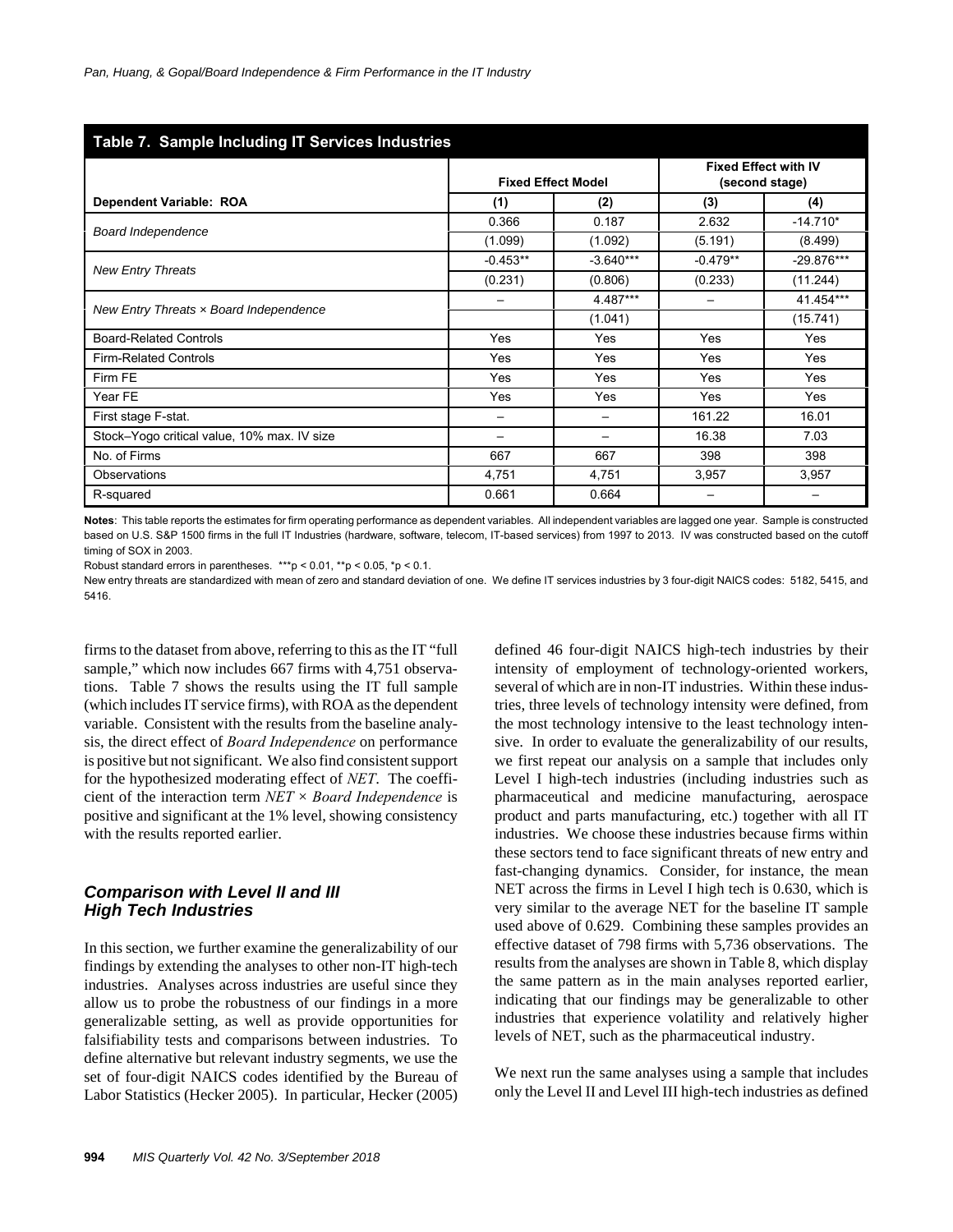| Table 8. Board Independence, NET, and Firm Performance in IT and Level I High Tech Sample |             |                           |                          |                                               |  |  |  |  |  |
|-------------------------------------------------------------------------------------------|-------------|---------------------------|--------------------------|-----------------------------------------------|--|--|--|--|--|
|                                                                                           |             | <b>Fixed Effect Model</b> |                          | <b>Fixed Effect with IV</b><br>(second stage) |  |  |  |  |  |
| Dependent Variable: ROA                                                                   | (1)         | (2)                       | (3)                      | (4)                                           |  |  |  |  |  |
| <b>Board Independence</b>                                                                 | $-0.735$    | $-0.930$                  | 0.138                    | $-9.175$                                      |  |  |  |  |  |
|                                                                                           | (1.097)     | (1.094)                   | (4.637)                  | (6.766)                                       |  |  |  |  |  |
| <b>New Entry Threats</b>                                                                  | $-0.626***$ | $-3.323***$               | $-0.650***$              | $-28.831**$                                   |  |  |  |  |  |
|                                                                                           | (0.224)     | (0.741)                   | (0.226)                  | (12.096)                                      |  |  |  |  |  |
| New Entry Threats $x$ Board Independence                                                  |             | $3.815***$                |                          | 39.940**                                      |  |  |  |  |  |
|                                                                                           |             | (0.971)                   |                          | (17.036)                                      |  |  |  |  |  |
| <b>Board-Related Controls</b>                                                             | Yes         | Yes                       | Yes                      | Yes                                           |  |  |  |  |  |
| <b>Firm-Related Controls</b>                                                              | Yes         | Yes                       | Yes                      | Yes                                           |  |  |  |  |  |
| Year & Firm FE                                                                            | Yes         | Yes                       | Yes                      | Yes                                           |  |  |  |  |  |
| First stage F-stat.                                                                       |             |                           | 203.69                   | 15.55                                         |  |  |  |  |  |
| Stock-Yogo critical value, 10% max. IV size                                               |             |                           | 16.38                    | 7.03                                          |  |  |  |  |  |
| No. of Firms                                                                              | 798         | 798                       | 473                      | 473                                           |  |  |  |  |  |
| Observations                                                                              | 5,736       | 5,736                     | 4,769                    | 4,769                                         |  |  |  |  |  |
| R-squared                                                                                 | 0.682       | 0.683                     | $\overline{\phantom{m}}$ | --                                            |  |  |  |  |  |

**Notes**: This table reports estimates for firm operating performance as dependent variable. All independent variables are lagged one year. Sample is constructed based on U.S. S&P 1500 firms in the IT and High-Tech Level I industries<sup>5</sup> from 1997 to 2013. IV was constructed based on the cutoff timing of SOX in 2003. Robust standard errors in parentheses. \*\*\*p < 0.01, \*\*p < 0.05, \*p < 0.1.

New entry threats are standardized with mean of zero and standard deviation of one.

#### **Table 9. Board Independence, NET and Firm Performance in Level II & III High Tech Sample**

|                               | <b>ROA</b> (%)<br>Operationalized as OIBDA /<br><b>Total Asset</b> |          |            | <b>ROA (%)</b><br><b>Operationalized as</b><br>Net Income / Total Asset | <b>ROE</b> (%)<br><b>Net Income/ Common</b><br><b>Shareholders' Equity</b> |          |  |
|-------------------------------|--------------------------------------------------------------------|----------|------------|-------------------------------------------------------------------------|----------------------------------------------------------------------------|----------|--|
|                               | (1)                                                                | (2)      | (3)        | (4)                                                                     | (5)                                                                        | (6)      |  |
|                               | $-2.089$                                                           | $-2.021$ | 0.735      | 0.684                                                                   | 4.894                                                                      | 4.469    |  |
| Board Independence            | (1.451)                                                            | (1.443)  | (1.340)    | (1.345)                                                                 | (5.507)                                                                    | (5.534)  |  |
|                               | $-0.672*$                                                          | $-1.525$ | $-1.082**$ | $-0.392$                                                                | $-3.090$                                                                   | 1.527    |  |
| <b>New Entry Threats</b>      | (0.399)                                                            | (0.980)  | (0.455)    | (1.279)                                                                 | (1.930)                                                                    | (3.980)  |  |
| New Entry Threats x Board     |                                                                    | 1.036    |            | $-0.840$                                                                |                                                                            | $-5.596$ |  |
| Independence                  |                                                                    | (1.060)  |            | (1.536)                                                                 |                                                                            | (4.906)  |  |
| <b>Board-Related Controls</b> | Yes                                                                | Yes      | Yes        | Yes                                                                     | Yes                                                                        | Yes      |  |
| <b>Firm-Related Controls</b>  | Yes                                                                | Yes      | Yes        | Yes                                                                     | Yes                                                                        | Yes      |  |
| Year & Firm FE                | Yes                                                                | Yes      | Yes        | Yes                                                                     | Yes                                                                        | Yes      |  |
| No. of Firms                  | 177                                                                | 177      | 176        | 176                                                                     | 174                                                                        | 174      |  |
| Observations                  | 1,403                                                              | 1,403    | 1,408      | 1,408                                                                   | 1,408                                                                      | 1,408    |  |
| R-squared                     | 0.544                                                              | 0.545    | 0.532      | 0.533                                                                   | 0.383                                                                      | 0.383    |  |

**Notes**: This table reports estimates for firm operating performance as dependent variable. All independent variables are lagged one year. Sample is constructed based on U.S. S&P 1500 firms in the Level II & III Non-IT High-Tech industries<sup>6</sup> from 1997 to 2013.

Robust standard errors in parentheses. \*\*\*p < 0.01, \*\*p < 0.05, \*p < 0.1.

New entry threats are standardized with mean of zero and standard deviation of one.

 $^5$ Here, the sample is restricted to Hecker (2005) Level I high-tech industries (including industries such as pharmaceutical and medicine manufacturing, aerospace product, and parts manufacturing, etc.) and all IT industries.

 $^{6}$ The sample includes all Level II and Level III Non-IT industries (Hecker 2005), such as basic chemical manufacturing, oil and gas extraction, pesticide, fertilizer, and other agricultural chemical manufacturing, etc. Specifically, the four-digit NAICS codes are 2111, 3241, 3251, 3252, 3253, 3255, 3259, 3369, 4234, 4862, 5232, and 5612.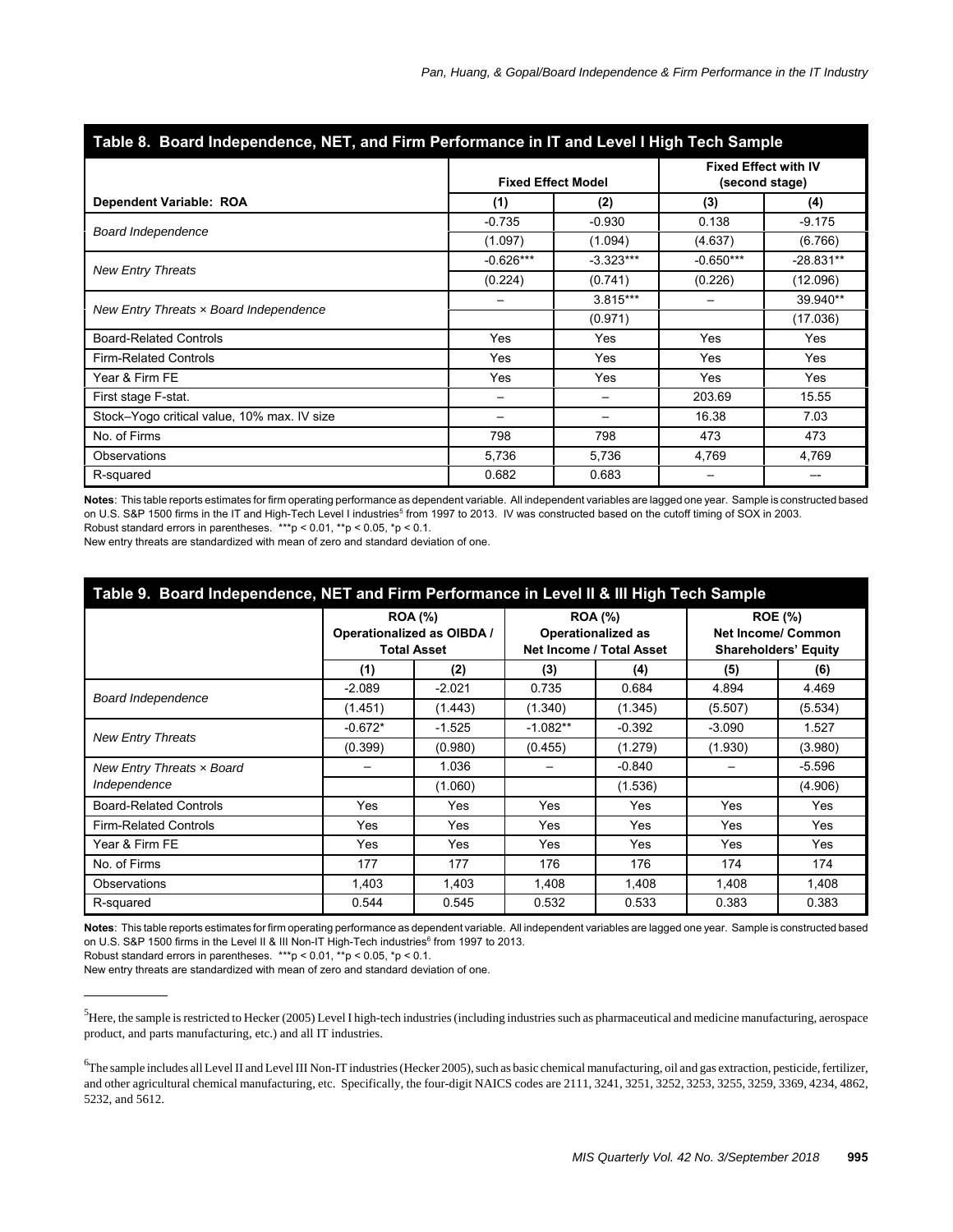in Hecker. These firms are associated with 12 four-digit NAICS code industries, and typical firms in this group belong to sectors such as basic chemical manufacturing, oil and gas extraction, pesticide, fertilizer, agricultural chemical manufacturing, and so on. We report the results with Level II and Level III high-tech industries in Table 9. Interestingly, the moderating effects of *NET* on the relationship between *board independence* and firm performance are no longer significant (in columns 2, 4, and 6 of Table 9). There are several potential explanations. First, the absence of the moderating effect of NET might be a result of the low and relatively homogeneous levels of NET in these industries; the mean of NET in Level II and Level III high-tech is 0.25, compared to 0.629 in IT industries and 0.630 in Level I high-tech. Therefore, the contribution of independent boards of directors under stable environments may not be as significant in terms of firm performance as they would be in more turbulent environments, even though they are required to be present from a regulatory perspective. It is also arguable that firms in these industries are relatively less sensitive to NET due to higher entry barriers: the presence of potential new entrants does not change market structure in a significant way, thereby reducing the value of strategic advice and counsel that independent board members may provide. While the true mechanism cannot be identified cleanly here, our results do highlight the notion that NET has different implications for corporate governance in relatively stable industries versus industries that are highly dynamic and experience rapid change, such as the IT and Level I high-tech industries.

## **Discussion and Conclusion**

In this study we examine how threats emerging from entrepreneurial ventures moderate the much-debated relationship between the independence of incumbent firms' boards of directors and their operational performances in the IT sector. Using data on a panel of 583 firms in the IT hardware, software and telecom industries over the period of 1997–2013, we find that board independence has a positive but nonsignificant association with operating performance, consistent with prior literature (Bhagat and Black 2001). More importantly, we show that under high NET, IT firms with boards including a large proportion of independent directors, who arguably contribute to explorative organizational learning and more effective monitoring, outperform firms with boards that retain a larger proportion of insiders, a finding that is consistent with prior work suggesting that corporate governance need not be treated as a one-size-fits-all solution but is contingent on the environmental context. The results are robust to alternative regression specifications, as well as the endogeneity of board independence, addressed through multiple IV strategies based on the enactment of the Sarbanes–Oxley Act as well as local supply of directors. Further, we show that our results appear generalizable to some other industry contexts, such as IT services and the Level I high-tech sectors, where new entry threats and board independence remain relevant.

Our work makes several important contributions to research and managerial practice. First, we contribute to the literature on corporate governance (e.g., Coles et al. 2008; Hillman and Dalziel 2003) by examining how contextual factors, such as the level of new entry threats, moderate the relationship between board characteristics and firm performance. Prior literature has provided equivocal guidance on whether there is a definitive relationship between board independence and improvement in firm performance (Bhagat and Black 2001; Coles et al. 2008), often leading to divergent policy advice. By showing how the nature of this relationship varies in response to the degree of *NET*, we illustrate the role of a critical boundary condition and provide a possible explanation for the ambiguous findings in prior literature. Board independence may not matter—or even be undesirable—if industry structure is stable and experiences limited turbulence; in such contexts, the knowledge resources and monitoring that external board members provide may not be as important as those involving routinization and efficiency that are better provided by insiders. It is in turbulent environments that independent board members provide value that cannot be substituted by insiders. This effect is especially salient in IT and Level I high-tech industries where a significant part of the fast-moving dynamic and turbulence is fed by the high rate of new entry in the form of entrepreneurial ventures.

Second, we add to extant IS literature on competitive dynamics in the IT industry by drawing attention to an important but understudied construct that has tremendous implications in the IT sector: new entry threats. Since the IT sector is particularly associated with hyper-competition, fast clockspeed, and rapid technological changes (McAfee and Brynjolfsson 2008), being able to identify and measure new entry threats from the startup ecosystems has become increasingly vital. New entry threat, as a conceptual entity, has existed in the literature since the early days of strategy and industrial organization (Porter 2008). However, because the threat from the individual entrepreneurial startups is difficult to observe, and no existing measure of the threats at aggregated levels has been developed, there is little empirical work that investigates how new entry threats change the competitive dynamics. For example, prior work has focused mostly on competition and turbulence arising from peer incumbents or from actual observed entry of competitors, rather than the threat of new entry from the entrepreneurial ecosystem (Hoberg et al. 2014). In this paper, we contribute beyond just the validation of this measure to also showing how it helps capture nuances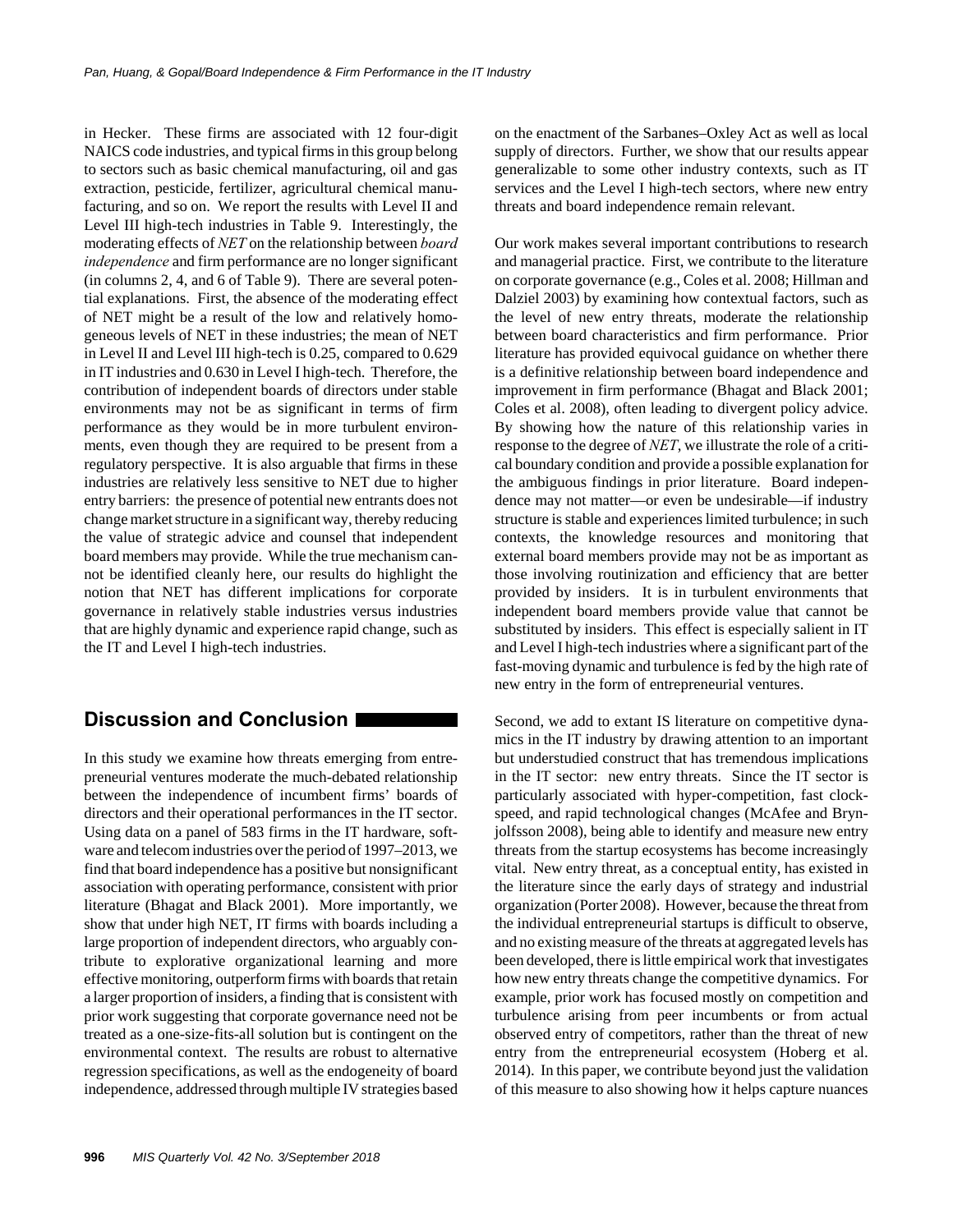and shed light on existing academic debates about important constructs and relationships such as those involving corporate governance. Indirectly, we believe our work here also helps showcase the value of this new measure of NET, with a special focus on the value of adopting machine learning/textmining techniques in studying questions of relevance to governance and firm strategy. For IS strategy researchers, our study highlights the need to study boards and other corporate governance mechanisms as a source of strategic value within the fast-moving IT industry. Fast clock-speed and hypercompetition are the norm in technology markets, and as markets impose stress and uncertainty on incumbents, it is up to the governance regime within the firm to help create effective responses to these imperatives. Governance can strengthen or weaken a firm's ability and effectiveness in its response to turbulent environments such as one that is constantly under the pressure of new entry threats. Boards represent one of such governance mechanisms, and inasmuch as the IT industry continues to be characterized by turbulence and hyper-competition, further work is needed within the IS community to fully explicate the role of governance.

A potential limitation of this work is that by focusing on new entry threats emerging from very early-stage entrepreneurs receiving first-stage funding, we do not fully capture the more imminent threats from mature entrepreneurial firms that are either in later stages of funding or close to offering an IPO. However, we want to stress that these firms, often with mature products and established business models, resemble more closely the observed entry instead of threats of entry, with the latter associated with greater uncertainty and variation. Because observed entries are relatively easy for the incumbent firms to identify, it is our intention to use a measure of NET that only includes threats that emerge from entrepreneurial firms at their early stages of development when they are still experimenting with product prototypes and the viability of their business models are far from proven.

Our work here also points the way for future research in this area. First, we recognize that governance is a multifaceted construct and we only capture one aspect of it through our focus on the board. There are other forms in which firms govern their constituents, such as through design of compensation mechanisms, board interlocks, the presence of checks and balances on executives (as measured by the G-index, for instance; Gompers et al. 2003), and so on. We see limited research on these constructs within the IS literature, arguably where much more work is needed. Second, we characterize board members broadly as independent or not, but this characterization masks considerable heterogeneity in the skills, experience, and social capital they bring to the table. Unfortunately, this level of granularity of data is difficult to gather for large samples, but nevertheless represents an interesting extension of our work. Finally, new entry threats emerging from entrepreneurs represent one source of turbulence for incumbents; other sources include threats from foreign technology firms, threats from the open source market (e.g., in the new Big Data ecosystem where most products are open source; Madden 2012), and threats from rapid technological change per se. We believe there is considerable opportunity for future work that enhances our understanding of how these forces affect the viability, and the performance, of incumbents in the IT industry. We also show how recent advances in machine learning and text mining can be used to address these questions of economic interest, thus responding to recent calls for incorporating machine learning in business research (Athey 2015).

## *Acknowledgments*

The authors would like to thank the senior editor, Sean Xu, the associate editor, David Preston, as well as the three anonymous reviewers for their extremely useful comments which tremendously benefitted the paper. The authors would further like to thank Hank Lucas, Brent Goldfarb, and Brian Butler for their helpful comments on earlier versions. All remaining errors are our own.

## *References*

- Aggarwal, R., Gopal, R., Gupta, A., and Singh, H. 2012. "Putting Money Where the Mouths Are: The Relation Between Venture Financing and Electronic Word-of-Mouth," *Information Systems Research* (23:3, Part 2), pp. 976-992.
- Aggarwal, R., Kryscynski, D., and Singh, H. 2015. "Evaluating Venture Technical Competence in Venture Capitalist Investment Decisions," *Management Science* (61:11), pp. 2685-2706.
- Aggarwal, R., and Singh, H. 2013. "Differential Influence of Blogs across Different Stages of Decision Making: The Case of Venture Capitalists," *MIS Quarterly* (37:4), pp. 1093-1112.
- Aghion, P., and Howitt, P. 1992. "A Model of Growth Through Creative Destruction," *Econometrica* (60:2), pp. 323-351.
- Allen, F., and Gale, D. 2000. *Corporate Governance and Competition*, Cambridge, UK: Cambridge University Press.
- Anderson, R. C., and Reeb, D. M. 2003. "Founding Family Ownership and Firm Performance: Evidence from the S&P 500," *Journal of Finance* (58:3), pp. 1301-1328.
- Angrist, J. D., and Pischke, J.-S. 2008. *Mostly Harmless Econometrics: An Empiricist's Companion*, Princeton, NJ: Princeton University Press.
- Athey, S. 2015. "Machine Learning and Causal Inference for Policy Evaluation," in *Proceedings of the 21st ACM SIGKDD International Conference on Knowledge Discovery and Data Mining*, New York: ACM Press, pp. 5-6.
- Baker, M., and Gompers, P. A. 2003. "The Determinants of Board Structure at the Initial Public Offering," *Journal of Law and Economics* (46:2), pp. 569-598.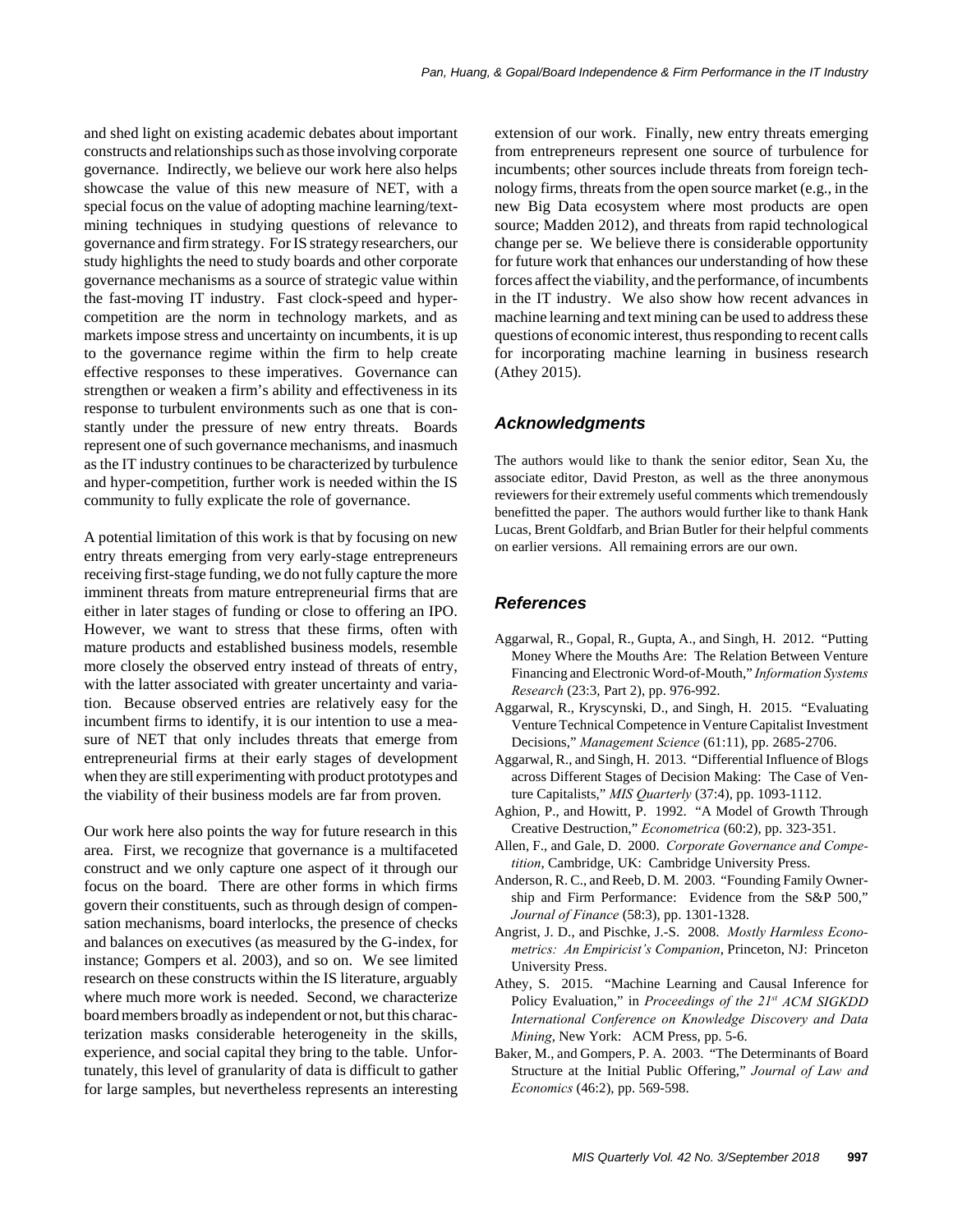- Baltagi, B. 2008. *Econometric Analysis of Panel Data*, New York: John Wiley & Sons.
- Banerjee, S., Humphery-Jenner, M., and Nanda, V. 2015. "Restraining Overconfident Ceos through Improved Governance: Evidence from the Sarbanes–Oxley Act," *Review of Financial Studies* (28:10), pp. 2812-2858.
- Baysinger, B. D., and Butler, H. N. 1985. "Corporate Governance and the Board of Directors: Performance Effects of Changes in Board Composition," *Journal of Law, Economics, & Organization* (1:1), pp. 101-124.
- Baysinger, B., and Hoskisson, R. E. 1990. "The Composition of Boards of Directors and Strategic Control: Effects on Corporate Strategy," *Academy of Management Review* (15:1), pp. 72-87.
- Baysinger, B. D., Kosnik, R. D., and Turk, T. A. 1991. "Effects of Board and Ownership Structure on Corporate R&D Strategy," *The Academy of Management Journal* (34:1), pp. 205-214.
- Bhagat, S., and Black, B. 2001. "The Non-Correlation Between Board Independence and Long-Term Firm Performance," *Journal of Corporation Law* (27:2), pp. 231-274.
- Bharadwaj, A. S. 2000. "A Resource-Based Perspective on Information Technology Capability and Firm Performance: An Empirical Investigation," *MIS Quarterly* (24:1), pp. 169-196.
- Black, B. S. 1992. "Agents Watching Agents: The Promise of Institutional Investor Voice," *UCLA Law Review* (39:4), pp. 811-1791.
- Boone, A. L., Field, L. C., Karpoff, J. M., and Raheja, C. G. 2007. "The Determinants of Corporate Board Size and Composition: An Empirical Analysis," *Journal of Financial Economics* (85:1), pp. 66-101.
- Brown, L. D., and Caylor, M. L. 2006. "Corporate Governance and Firm Valuation," *Journal of Accounting and Public Policy* (25:4), pp. 409-434.
- Carpenter, M. A., and Westphal, J. D. 2001. "The Strategic Context of External Network Ties: Examining the Impact of Director Appointments on Board Involvement in Strategic Decision Making," *Academy of Management Journal* (44:4), pp. 639-660.
- Chhaochharia, V., Grinstein, Y., Grullon, G., and Michaely, R. 2016. "Product Market Competition and Internal Governance: Evidence from the Sarbanes–Oxley Act," *Management Science* (63:5), pp. 1405-1424.
- Christensen , C. M. Suárez, F. F., and Utterback, J. M. 1998. "Strategies for Survival in Fast-Changing Industries," *Management Science* (44:12, Part 2), pp. S207-S220.
- Cohen-Zada, D., and Sander, W. 2011. "Religious Participation Versus Shopping: What Makes People Happier?," *The Journal of Law and Economics* (54:4), pp. 889-906.
- Coles, J. L., Daniel, N. D., and Naveen, L. 2008. "Boards: Does One Size Fit All?," *Journal of Financial Economics* (87:2), pp. 329-356.
- Dalton, D. R., Daily, C. M., Ellstrand, A. E., and Johnson, J. L. 1998. "Meta Analytic Reviews of Board Composition, Leadership Structure, and Financial Performance," *Strategic Management Journal* (19:3), pp. 269-290.
- Davis, J. H., Schoorman, F. D., and Donaldson, L. 1997. "Toward a Stewardship Theory of Management," *Academy of Management Review* (22:1), pp. 20-47.
- Donaldson, L. 1990. "The Ethereal Hand: Organizational Economics and Management Theory," *The Academy of Management Review* (15:3), pp. 369-381.
- Donaldson, L., and Davis, J. H. 1991. "Stewardship Theory or Agency Theory: CEO Governance and Shareholder Returns," *Australian Journal of Management* (16:1), pp. 49-64.
- Donaldson, L., and Davis, J. H. 1994. "Boards and Company Performance Research Challenges the Conventional Wisdom," *Corporate Governance: An International Review* (2:3), pp. 151-160.
- Eisenhardt, K. M. 1989. "Agency Theory: An Assessment and Review," *Academy of Management Review* (14:1), pp. 57-74.
- Ellstrand, A. E., Tihanyi, L., and Johnson, J. L. 2002. "Board Structure and International Political Risk," *Academy of Management Journal* (45:4), pp. 769-777.
- Fallick, B., Fleischman, C. A., and Rebitzer, J. B. 2006. "Job-Hopping in Silicon Valley: Some Evidence Concerning the Microfoundations of a High-Technology Cluster," *Review of Economics and Statistics* (88:3), pp. 472-481.
- Finegold, D., Benson, G. S., and Hecht, D. 2007. "Corporate Boards and Company Performance: Review of Research in Light of Recent Reforms," *Corporate Governance: An International Review* (15:5), pp. 865-878.
- Forbes, D. P., and Milliken, F. J. 1999. "Cognition and Corporate Governance: Understanding Boards of Directors as Strategic Decision-Making Groups," *Academy of Management Review* (24:3), pp. 489-505.
- Gani, L., and Jermias, J. 2006. "Investigating the Effect of Board Independence on Performance across Different Strategies," *International Journal of Accounting* (3:41), pp. 295-314.
- Ganipati, P. 2009. "Why Intel's Procesors Aren't Big on Cellphones," *Wired*, July 6 (available online at https://www.wired. com/2009/07/atom-processor-phones/).
- Ghose, A., Ipeirotis, P. G., and Li, B. 2012. "Designing Ranking Systems for Hotels on Travel Search Engines by Mining User-Generated and Crowdsourced Content," *Marketing Science* (31:3), pp. 493-520.
- Giroud, X., and Mueller, H. M. 2011. "Corporate Governance, Product Market Competition, and Equity Prices," *Journal of Finance* (66:2), pp. 563-600.
- Gompers, P., Ishii, J., and Metrick, A. 2003. "Corporate Governance and Equity Prices," *Quarterly Journal of Economics* (118:1), pp. 107-156.
- Gompers, P. A., Ishii, J., and Metrick, A. 2010. "Extreme Governance: An Analysis of Dual-Class Firms in the United States," *Review of Financial Studies* (23:3), pp. 1051-1088.
- Goolsbee, A., and Syverson, C. 2008. "How Do Incumbents Respond to the Threat of Entry? Evidence from the Major Airlines," *Quarterly Journal of Economics* (123:4), pp. 1611-1633.
- Greve, H. R. 2007. "Exploration and Exploitation in Product Innovation," *Industrial and Corporate Change* (16:5), pp. 945-975.
- Guo, L., and Masulis, R. W. 2015. "Board Structure and Monitoring: New Evidence from CEO Turnovers," *Review of Financial Studies* (28:10), pp. 2770-2811.
- Hecker, D. E. 2005. "High-Technology Employment: A NAICS-Based Update," *Monthly Labor Review* (128), p. 57.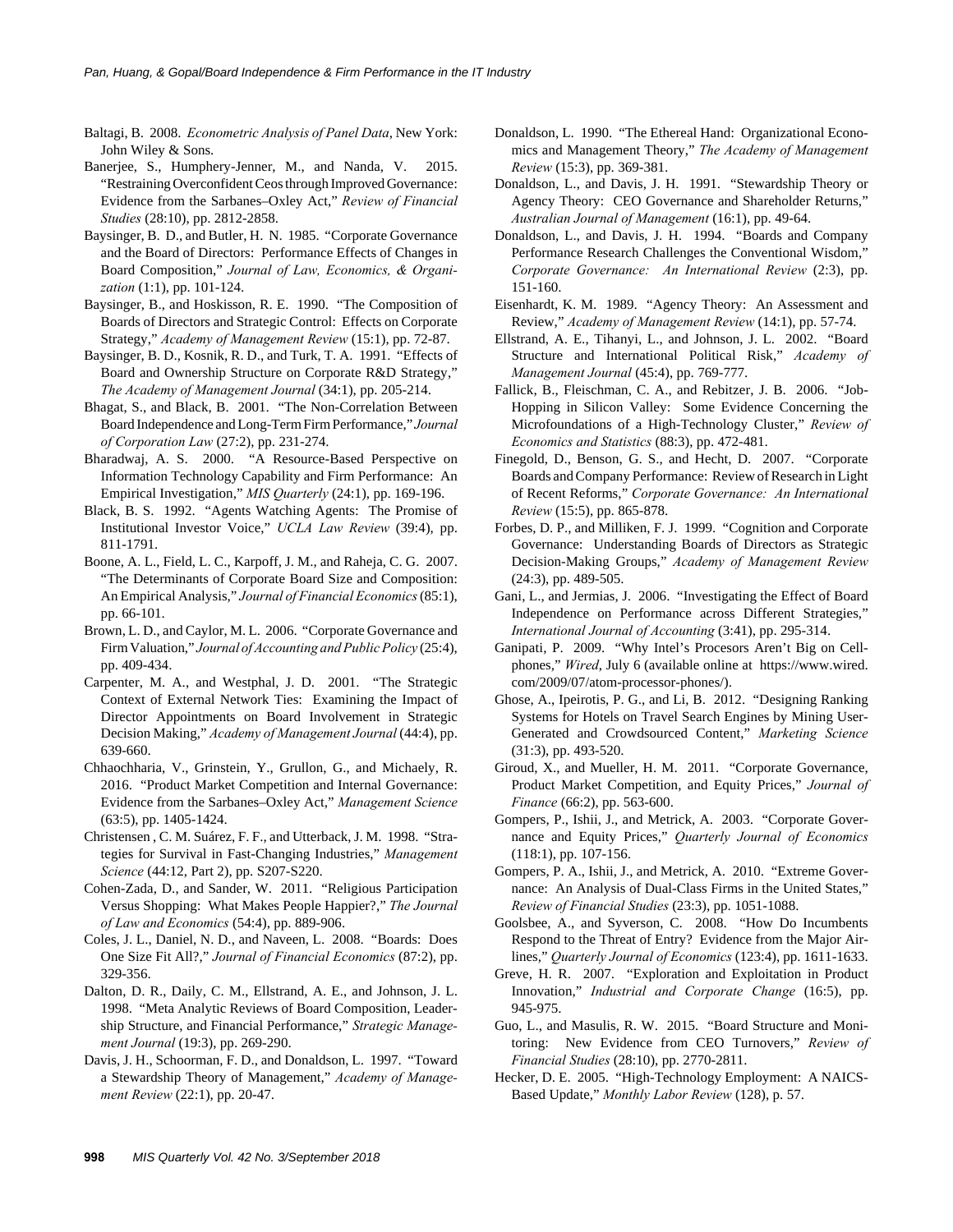- Hermalin, B. E. 2005. "Trends in Corporate Governance," *Journal of Finance* (60:5), pp. 2351-2384.
- Hermalin, B. E., and Weisbach, M. S. 1998. "Endogenously Chosen Boards of Directors and Their Monitoring of the CEO," *American Economic Review* (88:1), pp. 96-118.
- Hermalin, B. E., and Weisbach, M. S. 2003. "Boards of Directors as an Endogenously Determined Institution: A Survey of the Economic Literature," *Economic Policy Review* (9:1), pp. 7-26.
- Hillman, A. J., Cannella, A. A., and Paetzold, R. L. 2000. "The Resource Dependence Role of Corporate Directors: Strategic Adaptation of Board Composition in Response to Environmental Change," *Journal of Management Studies* (37:2), pp. 235-256.
- Hillman, A. J., and Dalziel, T. 2003. "Boards of Directors and Firm Performance: Integrating Agency and Resource Dependence Perspectives," *Academy of Management Review* (28:3), pp. 383-396.
- Hoberg, G., and Phillips, G. M. 2016. "Text-Based Network Industries and Endogenous Product Differentiation," *Journal of Political Economy* (124:5), pp. 1423-1465.
- Hoberg, G., Phillips, G., and Prabhala, N. 2014. "Product Market Threats, Payouts, and Financial Flexibility," *Journal of Finance* (69:1), pp. 293-324.
- Hutchinson, M., and Gul, F. A. 2004. "Investment Opportunity Set, Corporate Governance Practices and Firm Performance," *Journal of Corporate Finance* (10:4), pp. 595-614.
- Jensen, M. C., and Meckling, W. H. 1976. "Theory of the Firm: Managerial Behavior, Agency Costs and Ownership Structure," *Journal of Financial Economics* (3:4), pp. 305-360.
- Johnson, R. A., Hoskisson, R. E., and Hitt, M. A. 1993. "Board of Director Involvement in Restructuring: The Effects of Board Versus Managerial Controls and Characteristics," *Strategic Management Journal* (14:S1), pp. 33-50.
- Judge, W. Q., and Zeithaml, C. P. 1992. "Institutional and Strategic Choice Perspectives on Board Involvement in the Strategic Decision Process," *Academy of Management Journal* (35:4), pp. 766-794.
- Kesner, I. F. 1987. "Directors' Stock Ownership and Organizational Performance: An Investigation of Fortune 500 Companies," *Journal of Management* (13:3), pp. 499-508.
- Kesner, I. F. 1988. "Directors' Characteristics and Committee Membership: An Investigation of Type, Occupation, Tenure, and Gender," *Academy of Management Journal* (31:1), pp. 66-84.
- Kim, K., Gopal, A., and Hoberg, G. 2016. "Does Product Market Competition Drive Cvc Investment? Evidence from the US IT Industry," *Information Systems Research* (27:2), pp. 259-281.
- Kim, K., and Hann, I.-H. 2014. "Crowdfunding and the Democratization of Access to Capital: A Geographical Analysis," Robert H. Smith School Research Paper, University of Maryland (available online at SSRN: http://ssrn.com/abstract=2334590).
- Knyazeva, A., Knyazeva, D., and Masulis, R. W. 2013. "The Supply of Corporate Directors and Board Independence," *Review of Financial Studies* (26:6), pp. 1561-1605.
- Li, B., Singh, P., and Wang, Q. 2014. "Zoom in IOS Clones: Examining the Antecedents and Consequences of Mobile App Copycats," in *Proceedings of the 35th International Conference on Information Systems,* Auckland, New Zealand.
- Luoma, P., and Goodstein, J. 1999. "Research Notes: Stakeholders and Corporate Boards: Institutional Influences on Board Composition and Structure," *Academy of Management Journal* (42:5), pp. 553-563.
- Madden, S. 2012. "From Databases to Big Data," *IEEE Internet Computing* (16:3), pp. 4-6.
- March, J. G. 1991. "Exploration and Exploitation in Organizational Learning," *Organization Science* (2:1), pp. 71-87.
- McAfee, A., and Brynjolfsson, E. 2008. "Investing in the IT That Makes a Competitive Difference," *Harvard Business Review* (86:7/8), pp. 98-107.
- Nystrom, P. C., and Starbuck, W. H. 1984. "To Avoid Organizational Crises, Unlearn," *Organizational Dynamics* (12:4), pp. 53-65.
- Pan, Y., Huang, P., and Gopal, A. 2015. "Enemies (Almost) at the Gate: New Entry Threats and R&D Investments in the U.S. IT Industry," Robert H. Smith School Research Paper, University of Maryland (available online at SSRN: http://ssrn.com/abstract= 2607674).
- Park, Y. W., and Shin, H.-H. 2004. "Board Composition and Earnings Management in Canada," *Journal of Corporate Finance* (10:3), pp. 431-457.
- Pearce, J. A., and Zahra, S. A. 1992. "Board Composition from a Strategic Contingency Perspective," *Journal of Management Studies* (29:4), pp. 411-438.
- Peng, M. W. 2004. "Outside Directors and Firm Performance During Institutional Transitions," *Strategic Management Journal* (25:5), pp. 453-471.
- Porter, M. E. 1979. "How Competitive Forces Shape Strategy," *Harvard Business Review* (57:2), pp. 137-145.
- Porter, M. E. 2008. "The Five Competitive Forces That Shape Strategy," *Harvard Business Review* (86:1), pp. 137-145.
- Raheja, C. G. 2005. "Determinants of Board Size and Composition: A Theory of Corporate Boards," *Journal of Financial and Quantitative Analysis* (40:02), pp. 283-306.
- Rosenstein, S., and Wyatt, J. G. 1997. "Inside Directors, Board Effectiveness, and Shareholder Wealth," *Journal of Financial Economics* (44:2), pp. 229-250.
- Ryan, H. E., and Wiggins, R. A. 2004. "Who Is in Whose Pocket? Director Compensation, Board Independence, and Barriers to Effective Monitoring," *Journal of Financial Economics* (73:3), pp. 497-524.
- Singh, M., and Davidson III, W. N. 2003. "Agency Costs, Ownership Structure and Corporate Governance Mechanisms," *Journal of Banking & Finance* (27:5), pp. 793-816.
- Samila, S., and Sorenson, O. 2011. "Venture Capital, Entrepreneurship, and Economic Growth," *Review of Economics and Statistics* (93:1), pp. 338-349.
- Staiger, D. O., and Stock, J. H. 1997. "Instrumental Variables Regression with Weak Instruments," *Econometrica* (65:3), pp. 557-586.
- Stempel, J. 2014. "Zuckerberg, Other Facebook Directors Are Sued Over Pay Plan," Reuters Technology News, June 9 (available online at http://www.reuters.com/article/us-facebook-lawsuitidUSKBN0EK1YO20140609).
- Stock, J. H., and Yogo, M. 2005. *Identification and Inference for Econometric Models: Essays in Honor of Thomas Rothenberg*, Cambridge, UK: Cambridge University Press.
- Tetlock, P. C. 2011. "All the News That's Fit to Reprint: Do Investors React to Stale Information?," *Review of Financial Studies* (24:5), pp. 1481-1512.
- Tetlock, P. C., Saar-Tsechansky, M., and Macskassy, S. 2008. "More than Words: Quantifying Language to Measure Firms' Fundamentals," *Journal of Finance* (63:3), pp. 1437-1467.